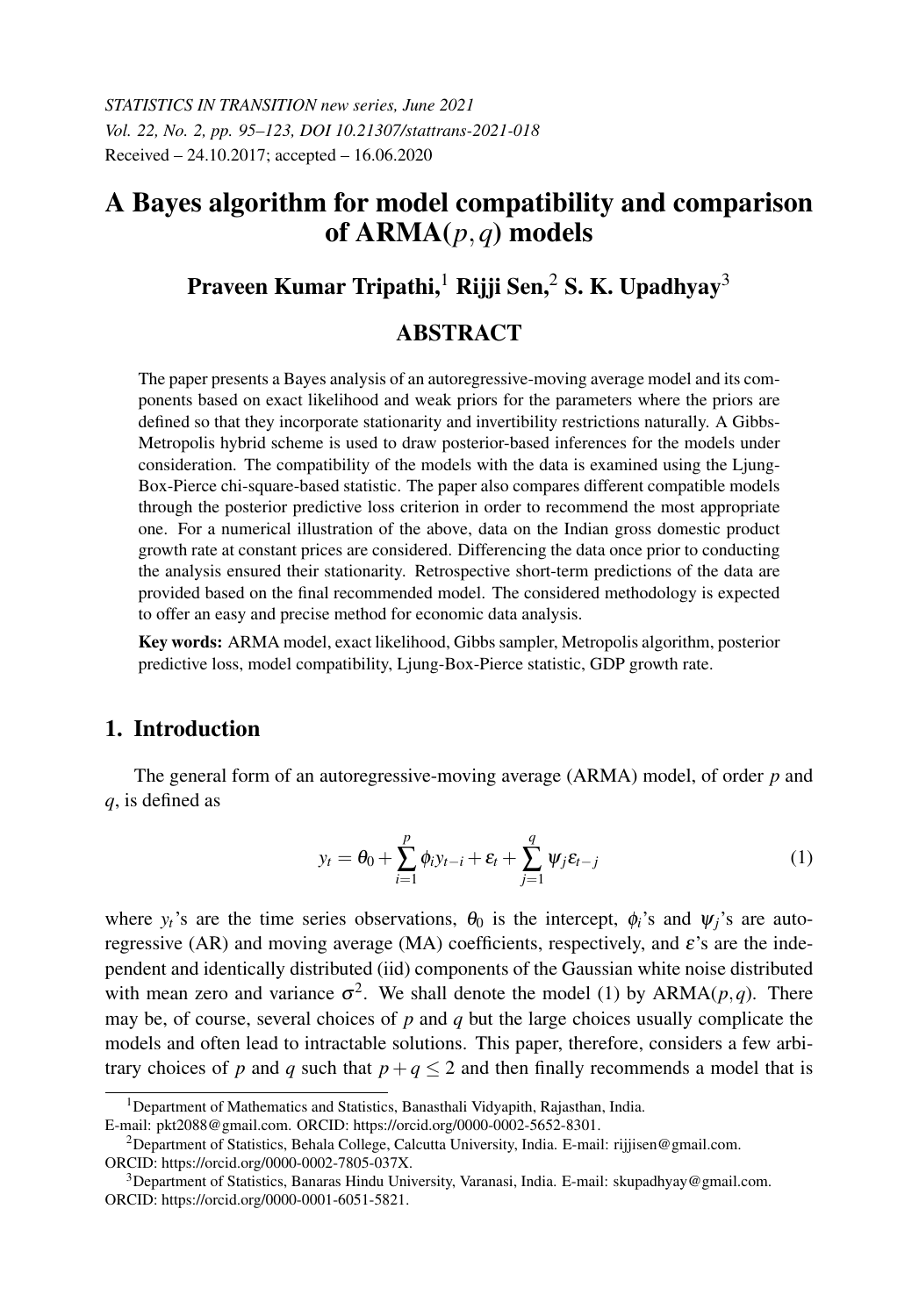most appropriate for our intended objective. It is to be noted that the choice of  $p + q \leq 2$ simplifies the model considerably.

The literature is abundant with some significant references on classical analyses of ARMA models and its variants. Box and Jenkins (1976) popularized the ARMA model by simplifying the analysis in the classical framework, especially with reference to order identification of the model via autocorrelation function (ACF) and partial autocorrelation function (PACF). Later, Tsay and Tiao (1984, 1985) developed a unified approach for order identification for both stationary and non-stationary ARMA models. They proposed some consistent estimates of the auto-regressive parameters, which in turn were utilized to define an extended sample ACF for determination of the order of an AR model. The method proposed was mostly appropriate for non-seasonal data. However, in the case of seasonal data, a number of studies have used filtering approach. Reilly (1980) used an automatic methodology, similar to that used by Box and Jenkins (1976), to model the macroeconomic variables, like gross domestic product (GDP). A similar method was developed by Reynolds et al. (1995), which is more automatic and well illustrated by utilizing the time-series data for a single variable. Recently, Tripathi et al. (2018) have used Box-Jenkins methodology on the Integrated form of ARMA model.

The Bayesian analysis of ARMA models has a vast literature and the references to this context include Zellner (1971), Monahan (1983), Marriot and Smith (1992), Chib and Greenberg (1994), Marriot et al. (1996), Kleinbergen and Hoek (2000), Fan and Yao (2008) and Tripathi et al. (2017), etc. Among these, a sophisticated numerical integration technique was used by Monahan (1983) and that was later extended by Marriot and Smith (1992). Considered as a breakthrough in the analysis of ARMA models, the study done by Chib and Greenberg (1994) was the first to use the Markov chain Monte Carlo (MCMC) technique. In this paper, the authors relied on state space version of the model. Although based on more realistic assumptions than those used in the preceding works, Chib and Greenberg (1994) do have the disadvantage of carrying out the analysis on only a subset of the parameter set. Marriot et al. (1996) is another significant reference where the authors developed samplingbased approach for the estimation of parameters of ARMA model and its components. They suggested sampling from the conditional densities of AR and MA coefficients subject to the restriction of stationarity and invertibility. The present paper provides the full Bayesian analysis of ARMA models with special focus on model compatibility and comparison. It is based on a more logical and more computation friendly formulation of the ARMA likelihood in comparison with that of Tripathi et al. (2017). More elaborately speaking, the previous work uses an approximate conditional likelihood. The present work brings an improvement in the analysis by considering the joint density of the previous observations in addition to the conditional likelihood (as suggested by Box et al. (2004)). Thus, this is a closer approximation to the exact likelihood, which is given by Newbold et al. (1974). Naturally, the analysis proposed in the present paper appears to be more accurate.

To the best of our belief, none of the papers on ARMA models addresses the problems of verifying model compatibility as well as model comparison using the tools of the Bayesian paradigm. Since the idea of prediction is an integral part to any time series analysis, we use this to verify the compatibility of the considered models. The basic idea is to judge whether the predicted data are in compliance with the observed data. The discrepancy, if any, is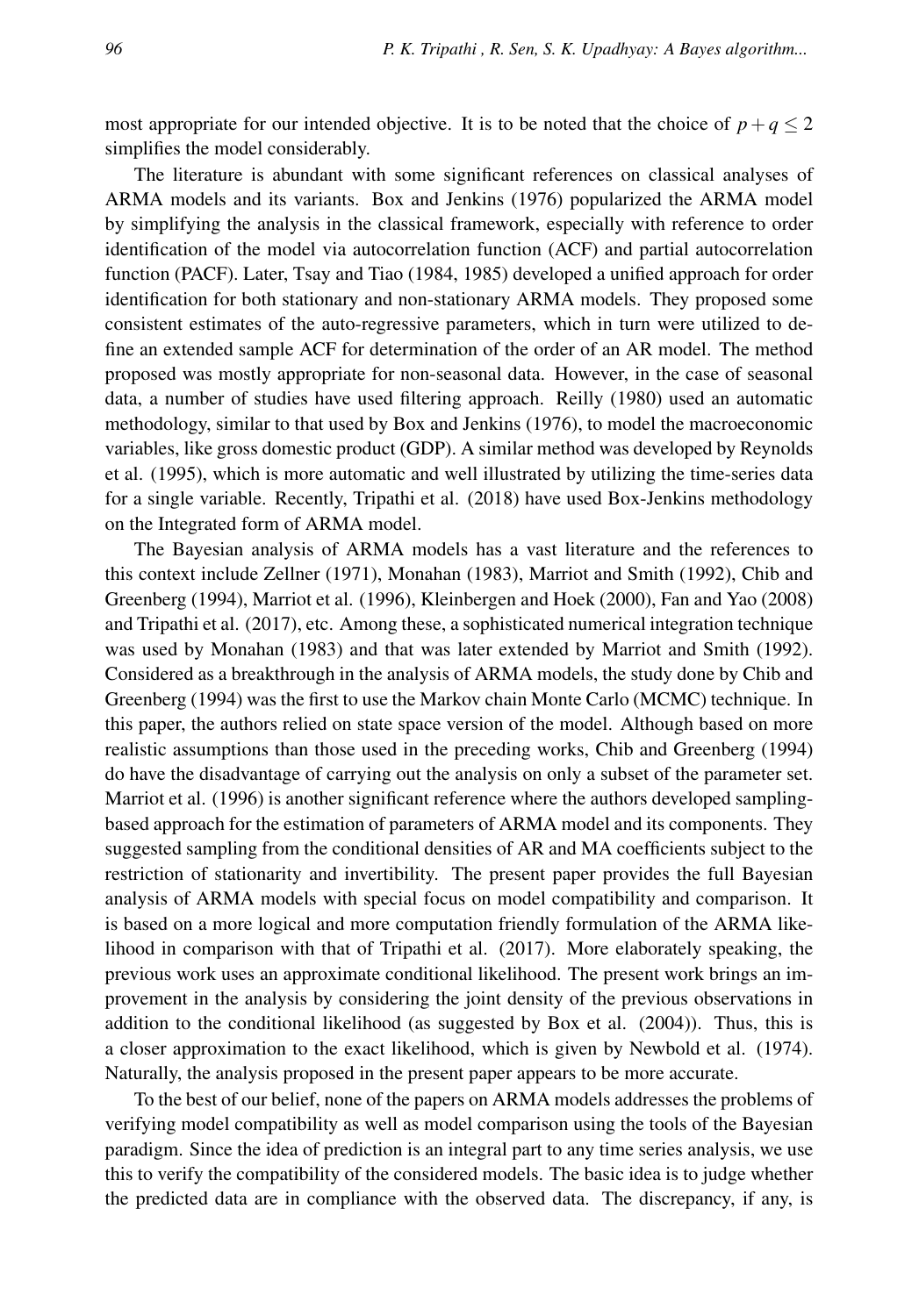quantified by the calculation of the Bayesian p-value, which essentially uses a discrepancy measure, the Ljung-Box-Pierce statistic in our case. Realising the indispensability of the idea of prediction, we have further used this notion in comparing the different ARMA submodels considered in the paper. It may be noted that the earlier papers mostly considered the Box-Jenkins methodology to select the models (see, for example, Reilly (1980), Tsay and Tiao (1984, 1985), Reynolds et al. (1995), Tripathi et al. (2018), etc.). This does not appear logical in some sense and, in no way, complies with the Bayesian paradigm. On the other hand, we have used the predictive loss criterion that successfully merges the ideas of prediction and the loss incurred thereof, making it true to Bayesian sensibilities.

Recently, Tripathi et al. (2017) performed an approximate Bayes analysis of ARMA model (1) and used the GDP growth rate data of India to illustrate their procedure. In this paper, the authors resorted to using an approximate form of the likelihood by considering the values of observations and the subsequent error terms, prior to the very first observation, say  $y_1$ , to be zero. Although the approximations were made keeping in mind the computational ease, it does have a logical lacuna to some extent. If one considers time series processes such as the GDP growth rate data, one must remember that the dataset considered is actually a part of a large data series and, in reality, there are non-zero observations before *y*1. The present treatment of the problem, therefore, adds a reasonable amount of soundness by considering a more logical approximation of the likelihood function for the ARMA model and its components, based on a line of suggestion by Box et al. (2004). As a further extension of the work done by Tripathi et al. (2017), we used a Gibbs-Metropolis hybrid scheme to perform the complete Bayesian analysis of ARMA models instead of pure Gibbs sampler using adaptive-rejection sampling (see Tripathi et al. (2017)).

Undoubtedly, the ARMA model has the capability to model a variety of observations on time series data probably because of its generality and flexibility. The present paper is no more an exception and considers a time series data on GDP growth rate of India at constant prices (considering base year to be 2004-05) collected over a period of 1951-52 to 2013-14 and uses the ARMA model to explain and analyze the data (see also Tripathi et al. (2017)). The use of ARMA models to explain GDP growth rate data is quite prevalent in the literature (see, for example, Morley et al. (2003) and Ludlow and Enders (2000)). We can motivate the model based on two lines of thought. First, GDP growth in one quarter is obviously affected by the same in other quarters. It is similar to the situation when the current value in a time series can be considered to depend upon the lagged observations. Second, the GDP observations at a particular point of time are not only affected by the random shocks at that time, but also by the shocks (such as a natural disaster) that have taken place earlier. Hence, an ARMA model that takes care of these two aspects of modelling is quite plausible. It may be noted that this motivation is general and can be applied to other time series as well.

It is our understanding that the choice of a particular model cannot be completely prespecified by theoretical consideration alone, rather it should be selected from many competing models using some model selection criteria. In most of the studies using the ARMA model, the particular model is selected using the Box-Jenkins methodology, that is, with the help of autocorrelation and partial autocorrelation functions (see, for example, Tsay and Tiao (1984, 1985) and Pankratz (1983)). Forecasting or predicting is an indispensable element of time series. Gelfand and Ghosh (1998) suggested a criterion based on minimization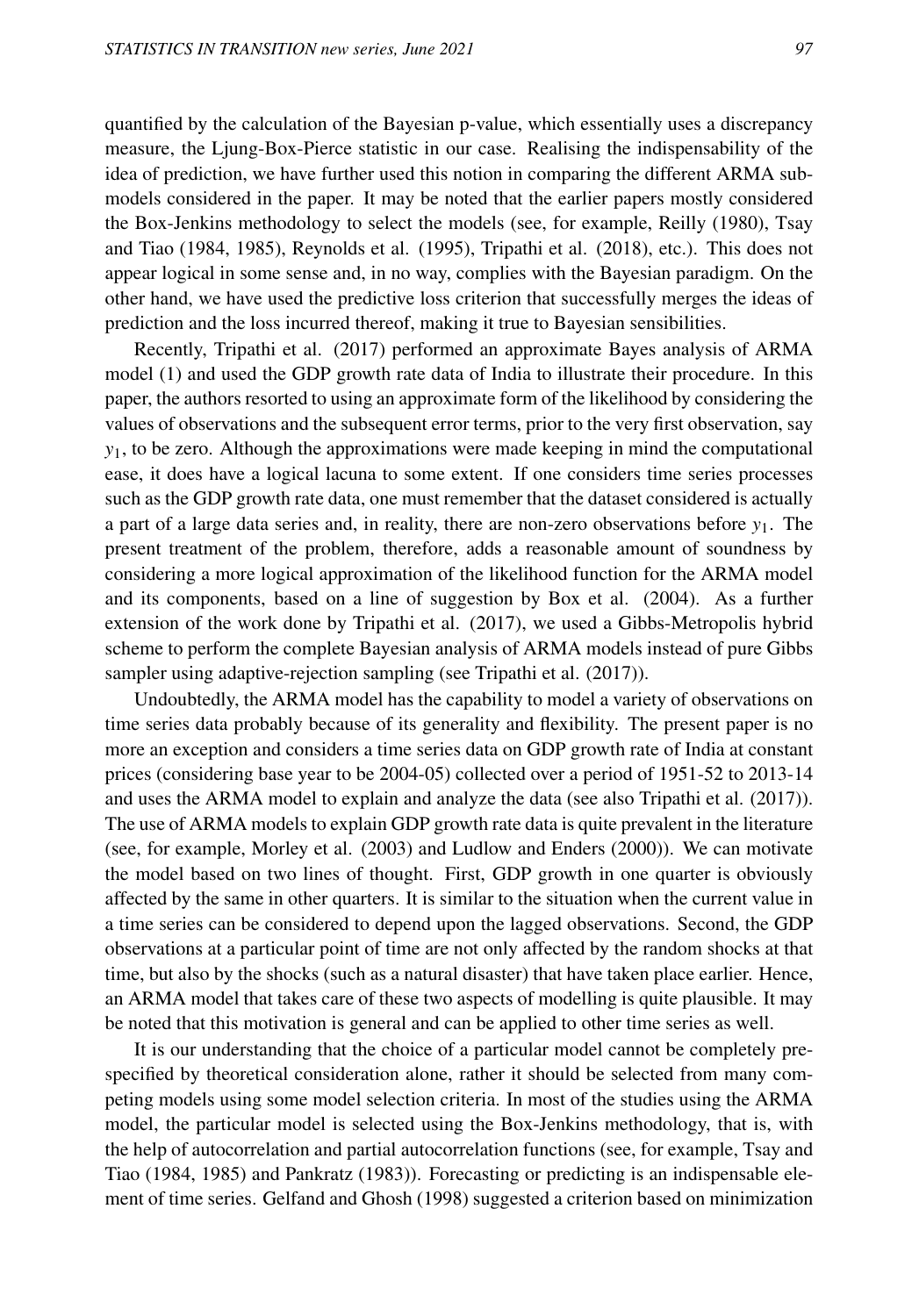of posterior predictive loss (PPL) arising due to a model. Going by this criterion, models are rewarded not only for their predictive capabilities, but also for their fidelity to the observed data. Since in time series analysis prediction is the ultimate objective, the proposed model selection criterion seems to be quite appealing while keeping in mind the criterion of prediction. We finally look into retrospective prediction because of the general belief that a model which predicts well retrospectively is expected to do well at least for the short term prospective prediction (see, for example, Tripathi et al. (2017, 2018)) in majority of cases, although not always.

The outline of the paper is as follows. The next section provides the stationarity and invertibility conditions for the various components of the considered ARMA model. Section 3 provides the Bayesian formulation of the ARMA model for its possible posterior analysis. The analysis is extended for AR and MA components as well, although the developments are routine once the general formulation for the ARMA model is obtained. Vague priors are used for the model parameters and posterior analysis is performed using Gibbs sampler algorithm after imposing the necessary conditions for stationarity and invertibility. The algorithm is actually a hybrid scheme with Metropolis algorithm within the Gibbs sampler as some of the full conditionals are not available for routine sample generation. Finally, an explanation is given for getting predictive samples once the posterior samples are obtained. Section 4 discusses the model compatibility issues based on Ljung-Box-Pierce statistic. The section also comments briefly on the PPL criterion of Gelfand and Ghosh (1998) as a tool for comparison of the compatible models. Section 5 considers the Indian GDP growth rate data and analyses the same using the formulation given in the previous sections. The analysis is done for a number of combinations of *p* and *q* such that  $p+q \leq 2$  and finally the entertained models are compared using the PPL criterion. Some numeric evidences for the adequacy of the models are given and, also, the short term retrospective prediction based on the final selected model is considered. The last section is a brief conclusion that summarizes our general findings. The paper also has an appendix with some supplementary developments required for the completeness.

### 2. Stationarity and Invertibility conditions

In order that a time series model becomes reasonable, two vital conditions, namely the stationarity and the invertibility, need to be verified. The stationarity and invertibility conditions in the ARMA( $p$ , $q$ ) ( $p+q \le 2$ ) model can be defined separately in terms of its AR and MA components, respectively. The exact forms have been extensively worked out in the literature (see, for example, Pankratz (1983) and Box et al. (2004)). Without going into the various aspects of deriving these conditions, we can directly state them as follows. For AR(1) or ARMA(1,0), the condition of stationarity is simply,  $|\phi_1| < 1$  whereas for AR(2) or  $ARMA(2,0)$ , these conditions are

$$
|\phi_2| < 1,\tag{2}
$$

$$
\phi_1 + \phi_2 < 1,\tag{3}
$$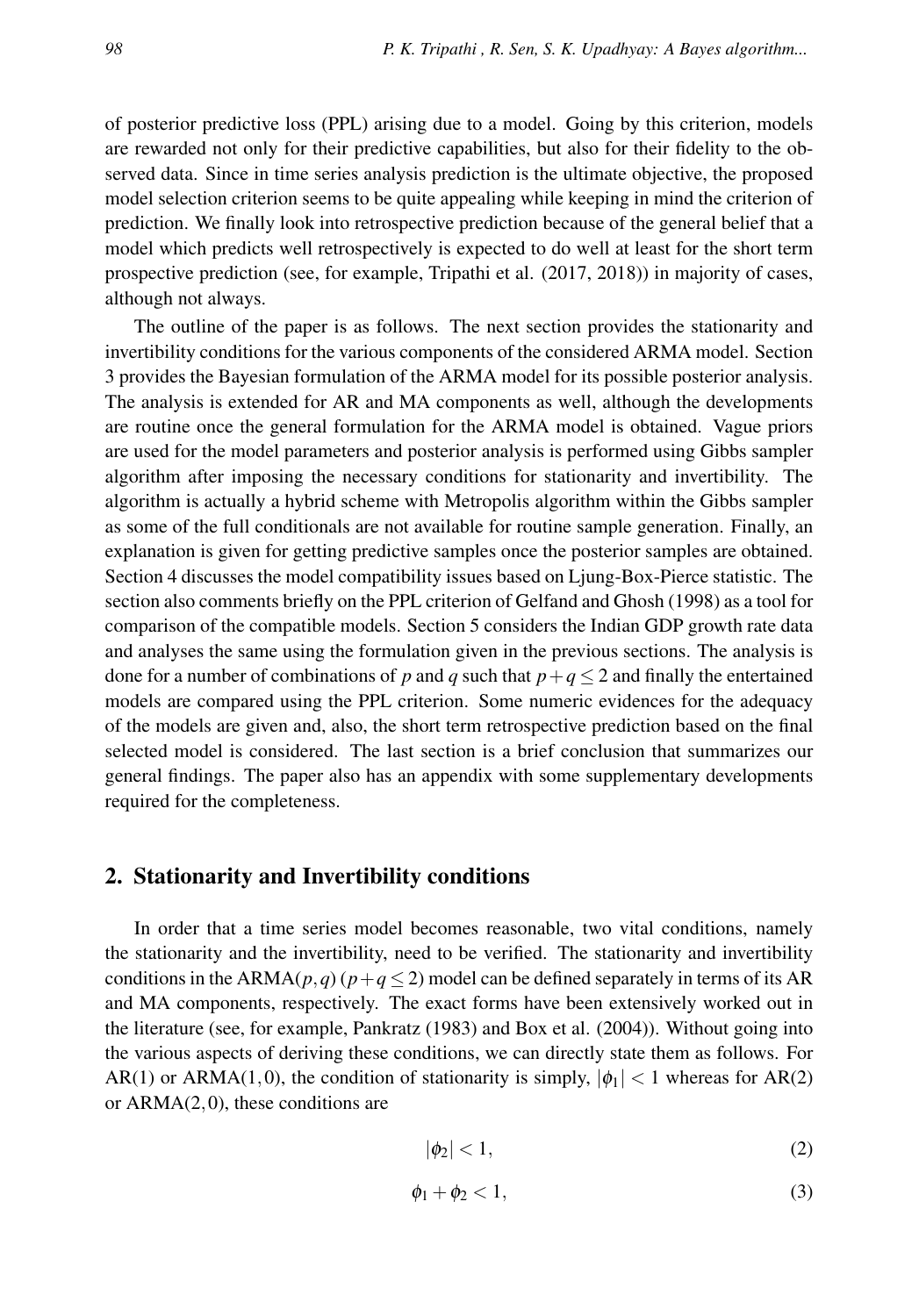and 
$$
\phi_2 - \phi_1 < 1. \tag{4}
$$

Similarly for MA(1) or ARMA(0, 1), the condition of invertibility is simply  $|\psi_1|$  < 1 whereas for  $MA(2)$  or  $ARMA(0,2)$ , these conditions are

$$
|\psi_2|<1,\t\t(5)
$$

$$
-\psi_1 - \psi_2 < 1,\tag{6}
$$
\n
$$
\psi_1 - \psi_2 < 1.\tag{7}
$$

Also, for the  $ARMA(1, 1)$  model the conditions of stationarity as well as invertibility are applied simultaneously and these are simply,

$$
|\phi_1| < 1 \qquad \text{and} \qquad |\psi_1| < 1. \tag{8}
$$

We shall denote the stationarity and invertibility regions for  $AR(p)$  and  $MA(q)$  models by  $C_p$  and  $C_q$ , respectively. Non-stationarity in a time series can occur in several ways and should be handled accordingly. Say, for instance, non-stationarity in the variance can be checked by considering some appropriate transformations on the variates whereas nonstationarity in the location can be checked by using differenced data instead (see, for example, Shumway and Stoffer (2011)). It has been observed that the stationarity and invertibility conditions are very complicated for higher order ( $p > 2$  and  $q > 2$ ) ARMA models (see Marriot et al. (1996)) and this is perhaps the reason that higher order is often avoided in a true sense. Exception includes Okereke et al. (2015), where the authors derived and illustrated the consequences of the invertibility conditions on the parameters of MA process of order three. We shall not go into the details of such situations although the interested readers may refer to Fan and Yao (2008), Box et al. (2004), etc.

Several tests have been proposed to check the stationarity of a time series. Among them, two are commonly used in the time series literature. These are augmented Dickey-Fuller (ADF) test (see, for example, Dickey and Fuller (1979)) and Kwiatkowski-Phillips-Schmidt-Shin (KPSS) test (see, for example, Kwiatkowski et al. (1992)). ADF test is a unit root test and it is based on *t*-test of the coefficients of a generalized AR process. KPSS test, on the other hand, tests the stationarity of the process and assumes that the time series can be represented as the sum of a deterministic trend, a random walk and a stationarity error. The final conclusion in both the tests is normally drawn on the basis of p-values. For more details on the two tests, one may refer to Dickey and Fuller (1979) and Kwiatkowski et al. (1992).

#### 3. Bayesian Model Formulation and Posterior Simulation

Let  $y$ :  $y_1$ ,  $y_2$ , ...,  $y_T$  be the time series observations from the assumed ARMA( $p$ , $q$ ) model. The exact likelihood function corresponding to ARMA(*p*,*q*) model is always difficult to write since the observation at any stage depends on its *p* lagged observations and we may not have lagged observations corresponding to the first *p* observed time series data sets. Newbold (1974) gave the exact form of likelihood for the general ARMA(*p*,*q*) model that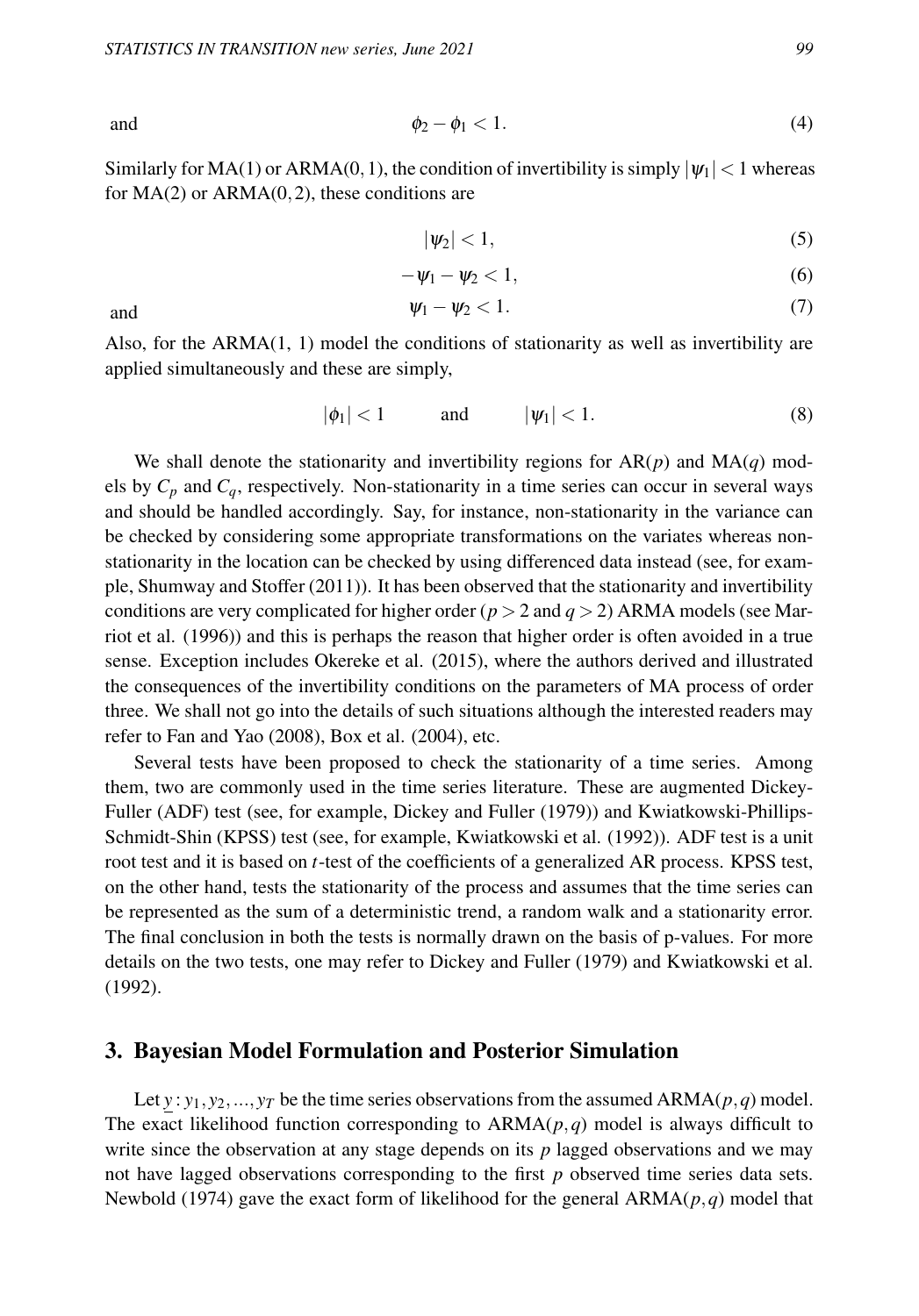is certainly pragmatic but quite difficult at least computationally except in the case of very small sample sizes. Tools such as those based on Monte Carlo or other sample-based approaches also do not support much if employed directly on the likelihood suggested by Newbold (1974). As an alternative, Marriot et al. (1996) suggested a computational friendly form of the likelihood function for ARMA model by introducing the latent variables,  $y_0 = (y_0, y_{-1},..., y_{1-p})$  and  $\varepsilon_0 = (\varepsilon_0, \varepsilon_{-1},..., \varepsilon_{1-q})$  into the existing set of unknowns. This form was certainly easy to implement but resulted in the increase of dimensionality of (unknowns) parameter space.

Tripathi et al. (2017) recently used an approximate form of the likelihood function of a general ARMA  $(p,q)$  model. This approximation, although easy to implement, has a limitation in the sense that it assumes all the components of  $y_0$  and  $\varepsilon_0$  as zero, providing no contribution of these components in the likelihood function. An alternative strategy was suggested by Box et al. (2004) although the strategy provided an approximation to the exact likelihood. Since the latent variables  $y_0$  and  $\varepsilon_0$  are unknowns, Box et al. (2004) suggested to consider likelihood as the product of two terms where the first term is the joint density of first *p* observations  $(y_1, y_2, ..., y_p)$  and the second term may be considered as the product of conditional density of remaining observations with each observation conditioned on its *p* lagged observations. This approach is certainly an approximation but makes sense when T is large but  $p$  is comparatively small. Moreover, the components of  $\varepsilon_0$  can be easily taken to be zero. Obviously, the resulting likelihood function can be written as

$$
L(y_1, y_2, ..., y_T | \theta_0, \Phi, \Psi) = f(y_1, y_2, ..., y_p | \theta_0, \Phi, \Psi) \times \prod_{t=p+1}^{T} f(y_t | y_{t-1}, y_{t-2}, ..., y_{t-p}; \theta_0, \Phi, \Psi),
$$
\n(9)

where  $\Phi = (\phi_1, ..., \phi_p)$  and  $\Psi = (\psi_1, ..., \psi_q)$ . The likelihood in (9) can be considered as an extension of the likelihood proposed by Tripathi et al. (2017) and it can be obtained, up to proportionality, as (see Appendix)

$$
L(y_1, y_2, ..., y_T | \theta_0, \Phi, \Psi) \propto \left(\frac{1}{\sigma^2}\right)^{T/2} \times |V_{\phi, \psi}|^{-1/2} \times
$$
  
\n
$$
\exp\left(-\frac{1}{2\sigma^2} \{ (Y_p - \mu_p)' V_{\phi, \psi}^{-1} (Y_p - \mu_p) + \sum_{t=p+1}^T (y_t - \theta_0 - \sum_{i=1}^p \phi_i y_{t-i} - \sum_{j=1}^q \psi_j \varepsilon_{t-j})^2 \} \right).
$$
\n(10)

It may be noted that for Bayesian implementation, we do not require the exact likelihood, but rather the likelihood defined up to proportionality is sufficient. Moreover, the two-component  $AR(p)$  and  $MA(q)$  models can be obtained from the general  $ARMA(p,q)$ model just by ignoring the MA and AR terms, respectively. The likelihood for AR(*p*) model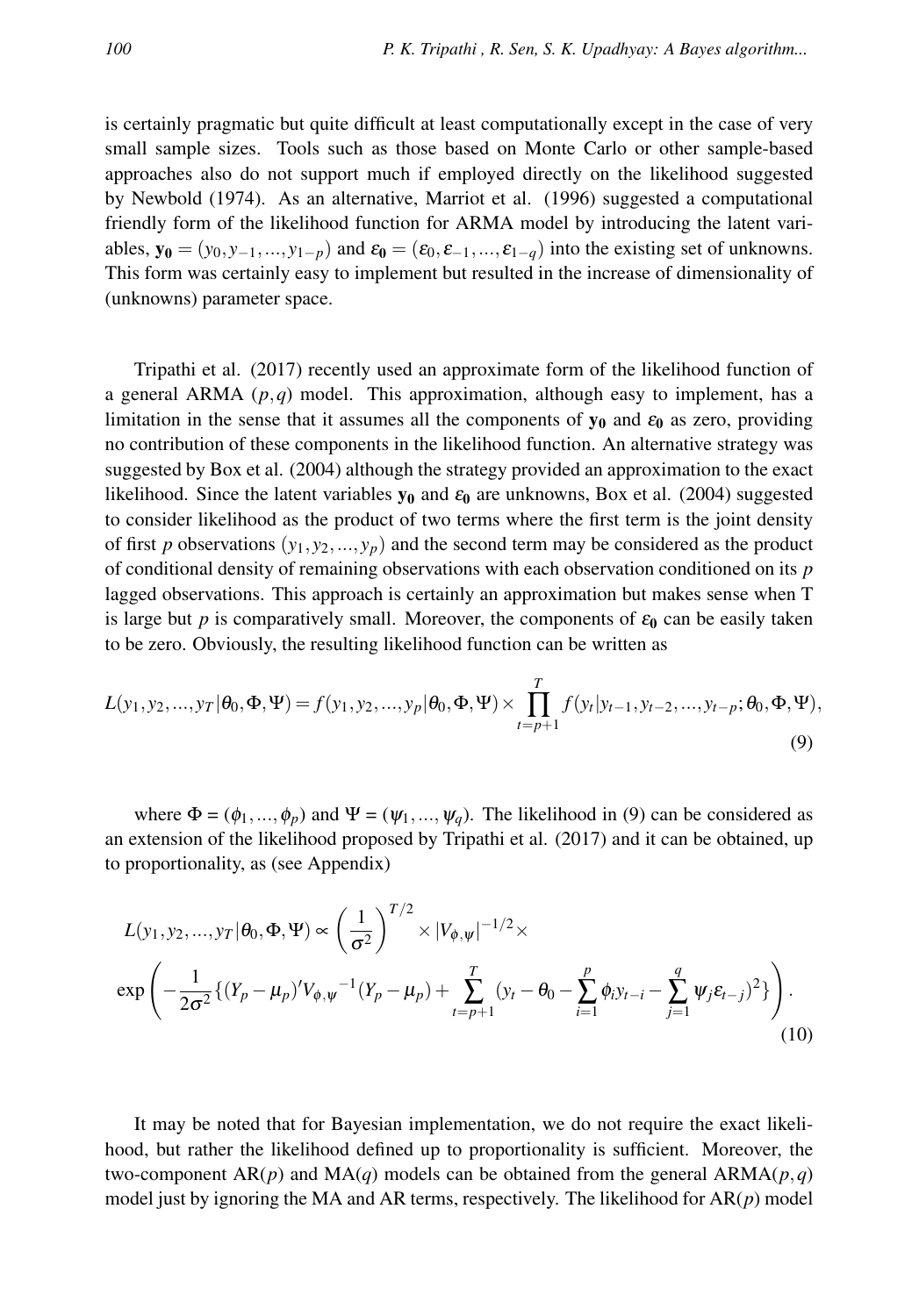can be obtained, up to proportionality, as

$$
L_{AR}(y_1, y_2, ..., y_T | \theta_0, \Phi) \propto \left(\frac{1}{\sigma^2}\right)^{T/2} \times |V_{\phi}|^{-1/2} \times
$$
  
\n
$$
\exp\left(-\frac{1}{2\sigma^2}\left\{(Y_p - \mu_p)'V_{\phi}^{-1}(Y_p - \mu_p) + \sum_{t=p+1}^T (y_t - \theta_0 - \sum_{i=1}^p \phi_i y_{t-i})^2\right\}\right),
$$
\n(11)

where  $V_{\phi}$  denotes a  $p \times p$  matrix involving the terms of  $\phi$ 's that may be determined by the relationship  $\Sigma_p = \sigma^2 V_\phi$ . Similarly, the likelihood function for MA(*q*) model can be obtained as the joint distribution of the observations and it can be obtained, up to proportionality, as

$$
L_{MA}(y_1,y_2,...,y_T|\theta_0,\Psi)\propto (\sigma^2)^{\frac{-T}{2}}\times |V_{\Psi}|^{-1/2}\times \exp\left(-\frac{1}{2\sigma^2}(Y_T-\mu_T)'V_{\Psi}^{-1}(Y_T-\mu_T)\right),
$$

where  $V_{\psi}$  is obtained from the relation  $\Sigma_T = \sigma^2 V_{\psi}$  (see also Appendix for other relevant details).

#### 3.1. Priors

Besides the likelihood function, another important component in any Bayesian analysis is the specification of prior distribution. If one has enough *a priori* information, it is advisable to go with the informative prior. The prior distribution in that case will have a dominant role in posterior-based inferences. If enough details on *a priori* evidence is not available to go for informative prior, it is often suggested that one should instead use a vague prior or a weakly informative prior. It is to be noted that a weakly informative prior can be very well described by a proper prior density with large to very large scatteredness. Obviously, if the considered prior is weak, the posterior will be completely dominated by the likelihood function and the inferences can be said to depend exclusively on the data-based information. Such a consideration will of course remove the possibility of any negative impact that inappropriately chosen strong *a priori* belief could have had on the analysis. Keeping this in mind, we have considered the following non-informative priors similar to those proposed by Tripathi et al. (2017) and defined under stationarity and/or invertibility restrictions as detailed in Section 2. The considered priors are

$$
\pi_1(\sigma^2) \propto \frac{1}{\sigma^2}; \qquad \sigma^2 \ge 0,
$$
\n(13)

$$
\pi_2(\theta_0) \propto U[-M, M]; \qquad M > 0,
$$
\n(14)

(12)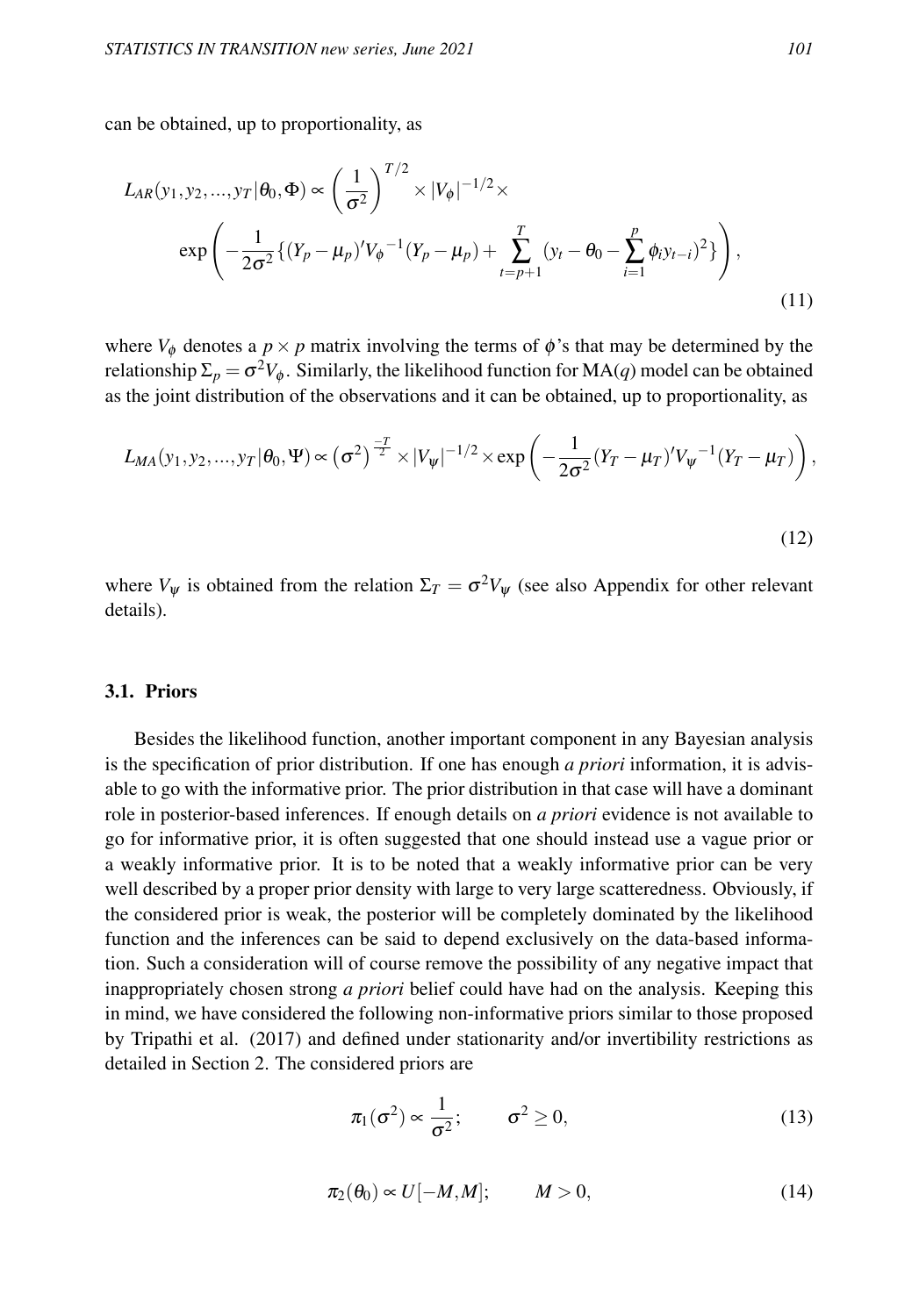$$
\pi_3(\phi_i) \propto U[-N_1, N_1]; \qquad N_1 > 0, \qquad i = 1, 2, ..., p,
$$
\n(15)

and

$$
\pi_4(\psi_j) \propto U[-N_2, N_2]; \qquad N_2 > 0, \qquad j = 1, 2, ..., q,
$$
\n(16)

where the constants *M* and  $N_i$ ,  $i = 1, 2$ , used in the priors are the hyperparameters and  $U[a, b]$ is the uniform distribution over the interval  $[a, b]$ . The prior distribution (13) is obviously a Jeffreys' type of prior for the scale parameter and it has often been suggested in the literature by a number of authors (see, for example, Marriot et al. (1996) and Kleinbergen and Hoek (2000)). The ranges of uniform distributions can, in general, be recommended large enough in order that the priors remain vague over the corresponding intervals. Moreover, since stationarity and invertibility conditions are essential requirements, it is necessary that we restrict our parameters  $\phi_i$  and  $\psi_j$  in (15) and (16) to lie in the regions of stationarity and invertibility, that is,  $C_p$  and  $C_q$ , respectively, as defined in Section 2. We thus consider the priors for  $\phi_i$  and  $\psi_j$  to be uniform distributions defined over the regions  $C_p$  and  $C_q$ . That is the value of the hyperparameters  $N_1$  and  $N_2$  are so chosen that the stationarity and invertibility conditions are satisfied. We must also keep in mind that the restrictions were calculated only for models satisfying the condition  $p + q \leq 2$ .

#### 3.2. Posterior Distributions

Updating the prior distributions (13) to (16) with the likelihood (10) via Bayes theorem yields the joint posterior distribution for the parameters of an  $ARMA(p,q)$  model which, up to proportionality, can be written as

$$
p(\theta_0, \Phi, \Psi, \sigma^2 | \underline{y}) \propto \left(\frac{1}{\sigma^2}\right)^{\frac{T}{2}+1} \times |V_{\phi, \Psi}|^{-1/2} \times
$$
  
\n
$$
\exp\left(-\frac{1}{2\sigma^2} \{ (Y_p - \mu_p)' V_{\phi, \Psi}^{-1} (Y_p - \mu_p) + \sum_{t=p+1}^T (y_t - \theta_0 - \sum_{i=1}^p \phi_i y_{t-i} - \sum_{j=1}^q \psi_j \varepsilon_{t-j})^2 \} \right)
$$
  
\n
$$
\times I_{[-M,M]}(\theta_0) \times \prod_{i=1}^p I_{[-N_1,N_1]}(\phi_i) \times \prod_{j=1}^q I_{[-N_2,N_2]}(\Psi_j),
$$
\n(17)

where  $I_{[v_1, v_2]}(.)$  is the indicator function that takes value unity if (.) belongs to  $[v_1, v_2]$  and zero otherwise.

Next, combining the prior distributions (13) to (15) with the likelihood (11) via Bayes theorem yields the joint posterior distribution for the parameters of an AR(*p*) model, which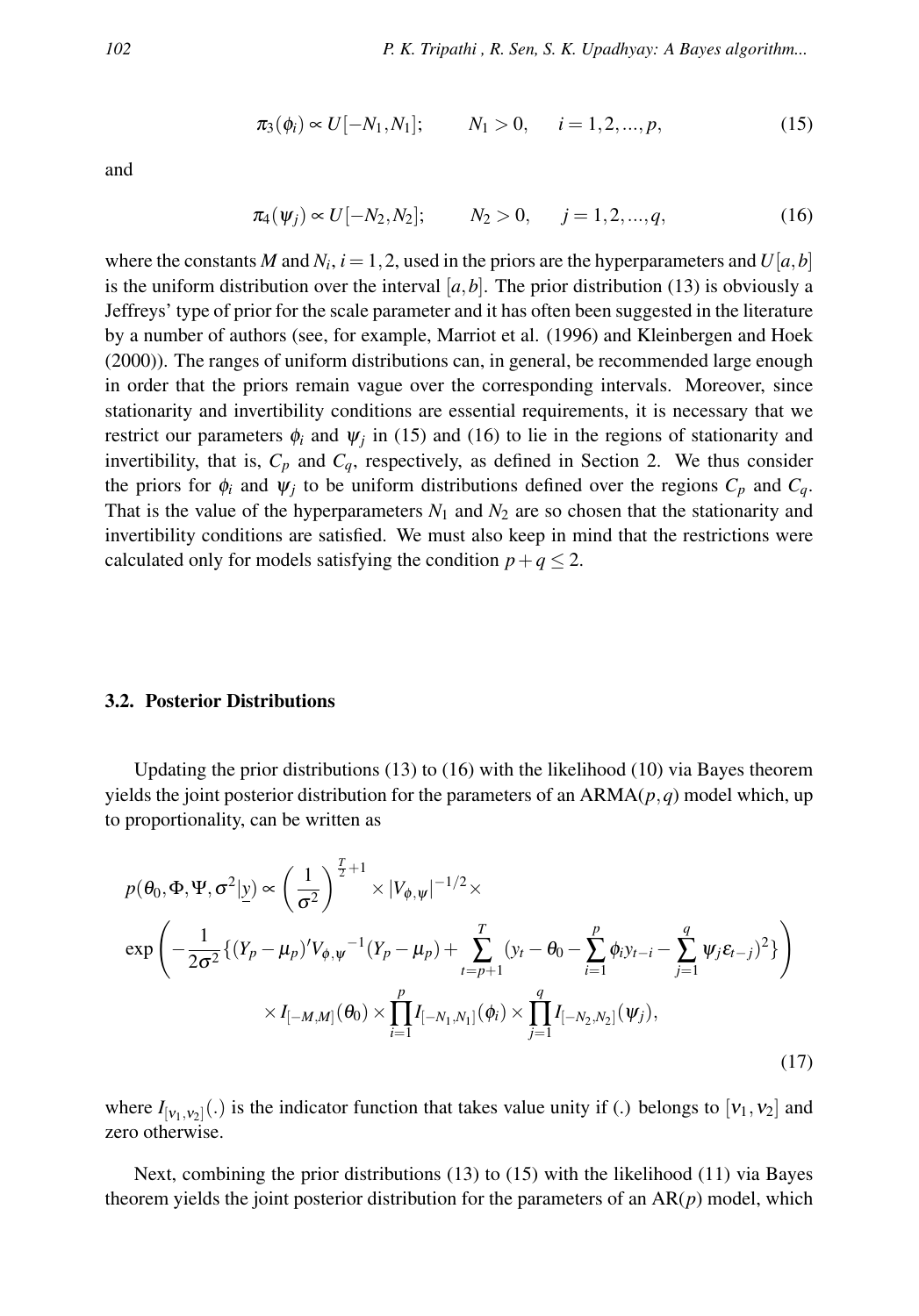can be written, up to proportionality, as

$$
p_{AR}(\theta_0, \Phi, \sigma^2 | \underline{y}) \propto \left(\frac{1}{\sigma^2}\right)^{\frac{T}{2}+1} \times |V_{\phi}|^{-1/2} \times
$$
  
\n
$$
\exp\left(-\frac{1}{2\sigma^2} \{ (Y_p - \mu_p)' V_{\phi}^{-1} (Y_p - \mu_p) + \sum_{t=p+1}^{T} (y_t - \theta_0 - \sum_{i=1}^{p} \phi_i y_{t-i})^2 \} \right)
$$
  
\n
$$
\times I_{[-M,M]}(\theta_0) \times \prod_{i=1}^{p} I_{[-N_1,N_1]}(\phi_i).
$$
\n(18)

Similarly, the posterior distribution for the parameters of a MA(*q*) model can be obtained up to proportionality as

$$
p_{MA}(\theta_0, \Psi, \sigma^2 | \underline{y}) \propto \left(\frac{1}{\sigma^2}\right)^{\frac{T}{2}+1} \times |V_{\Psi}|^{-1/2} \times \exp\left(-\frac{1}{2\sigma^2} \{ (Y_T - \mu_T)' V_{\Psi}^{-1} (Y_T - \mu_T) \} \right) \times I_{[-M,M]}(\theta_0) \times \prod_{i=1}^q I_{[-N_2, N_2]}(\Psi_i).
$$
\n(19)

Obviously, this posterior is the result of updating of prior distributions (13), (14) and (16) through the likelihood (12) via the Bayes theorem.

The posteriors (17), (18) and (19) are analytically intractable and cannot be obtained in nice closed forms. We, therefore, do not have many options except going for sample-based approaches and then drawing the corresponding inferences based on the simulated samples from the corresponding posteriors. In the next subsection, we shall discuss briefly the implementation of our proposed MCMC scheme and model estimation.

#### 3.3. MCMC Implementation and Model Estimation

Markov chain Monte Carlo procedures basically construct a Markov chain such that simulating from its stationary distribution renders samples from the target posterior. The Gibbs sampler requires that the target posterior may be reduced into full conditionals corresponding to every variate. The algorithm progresses by simulating from, often unidimensional, full conditionals in a cyclic fashion. Since the implementation of Gibbs sampler requires simulation from various full conditionals, it is indispensable that all the full conditionals are routinely available for sample generation. We may check that this latter requirement may not be easily ensured for all the full conditionals through any standard sample generating schemes. We, therefore, make use of the Metropolis algorithm for such full conditionals although procedures are there where indirect strategies can be always developed. The Metropolis algorithm implemented separately on some of the full conditionals works by generating a probable variate value from a proposal density. The resulting variate value is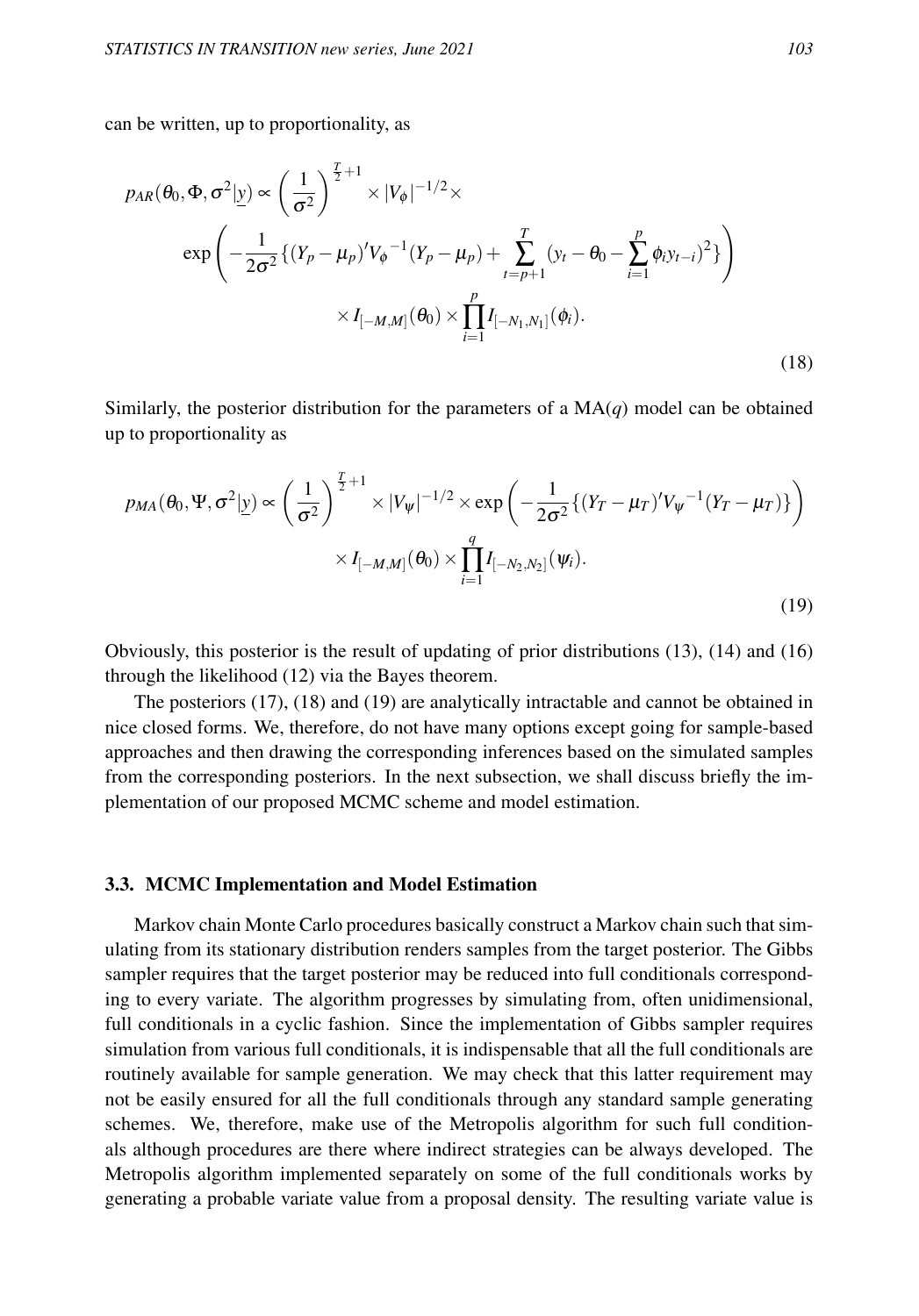accepted if it has the large posterior probability. This is decided with the help of an acceptance probability. Choosing the mean and variance of the proposal density is a vital decision. The mean of the proposal is usually taken as the maximum likelihood (ML) estimate and its variance can be taken as the inverse of observed Fisher's information. Moreover, as far as the variance is concerned, it must be noted that if the variance is too large, some of the generated variate values will be quite far away from the current value leading to rejection. On the other hand, if the variance is too small, the chain will take more time to cover the entire support of the density with slightly low probability regions being under-sampled. Hence, a properly centered and dispersed kernel is highly essential. We often use a tuning constant 'c' to make this adjustment. We skip further discussions on the Gibbs sampler and the Metropolis algorithms for want of space and refer Gelfand and Smith (1991) and Upadhyay and Smith (1994) for details.

For the posterior corresponding to the  $ARMA(p,q)$  model given in (17), the full conditionals up to proportionality for different parameters can be written as

$$
p_1(\theta_0 | \sigma^2, \Phi, \Psi, \underline{y}) \propto
$$
  
\n
$$
\exp\left(-\frac{1}{2\sigma^2} \{ (Y_p - \mu_p)' V_{\phi, \Psi}^{-1} (Y_p - \mu_p) + \sum_{t=p+1}^T (y_t - \theta_0 - \sum_{i=1}^p \phi_i y_{t-i} - \sum_{j=1}^q \Psi_j \varepsilon_{t-j})^2 \} \right),
$$
\n(20)

$$
p_2(\phi_i | \sigma^2, \theta_0, \Psi, \underline{y}) \propto |V_{\phi, \psi}|^{-1/2} \times
$$
  
\n
$$
\exp\left(-\frac{1}{2\sigma^2} \{(Y_p - \mu_p)' V_{\phi, \psi}^{-1} (Y_p - \mu_p) + \sum_{t=p+1}^T (y_t - \theta_0 - \sum_{i=1}^p \phi_i y_{t-i} - \sum_{j=1}^q \psi_j \varepsilon_{t-j})^2 \}\right);
$$
  
\n $i = 1, 2, ..., p, (21)$ 

$$
p_3(\psi_j | \sigma^2, \theta_0, \Phi, \underline{y}) \propto |V_{\phi, \psi}|^{-1/2} \times
$$
  
\n
$$
\exp\left(-\frac{1}{2\sigma^2} \{ (Y_p - \mu_p)' V_{\phi, \psi}^{-1} (Y_p - \mu_p) + \sum_{t=p+1}^T (y_t - \theta_0 - \sum_{i=1}^p \phi_i y_{t-i} - \sum_{j=1}^q \psi_j \varepsilon_{t-j})^2 \} \right);
$$
  
\n
$$
j = 1, 2, ..., q, \quad (22)
$$

and

$$
p_4(\sigma^2|\theta_0, \Phi, \Psi, \underline{y}) \propto \left(\frac{1}{\sigma^2}\right)^{\frac{T}{2}+1} \times \n\exp\left(-\frac{1}{2\sigma^2}\left\{(Y_p - \mu_p)'V_{\phi, \Psi}^{-1}(Y_p - \mu_p) + \sum_{t=p+1}^{T} (y_t - \theta_0 - \sum_{i=1}^p \phi_i y_{t-i} - \sum_{j=1}^q \psi_j \varepsilon_{t-j})^2\right\}\right).
$$
\n(23)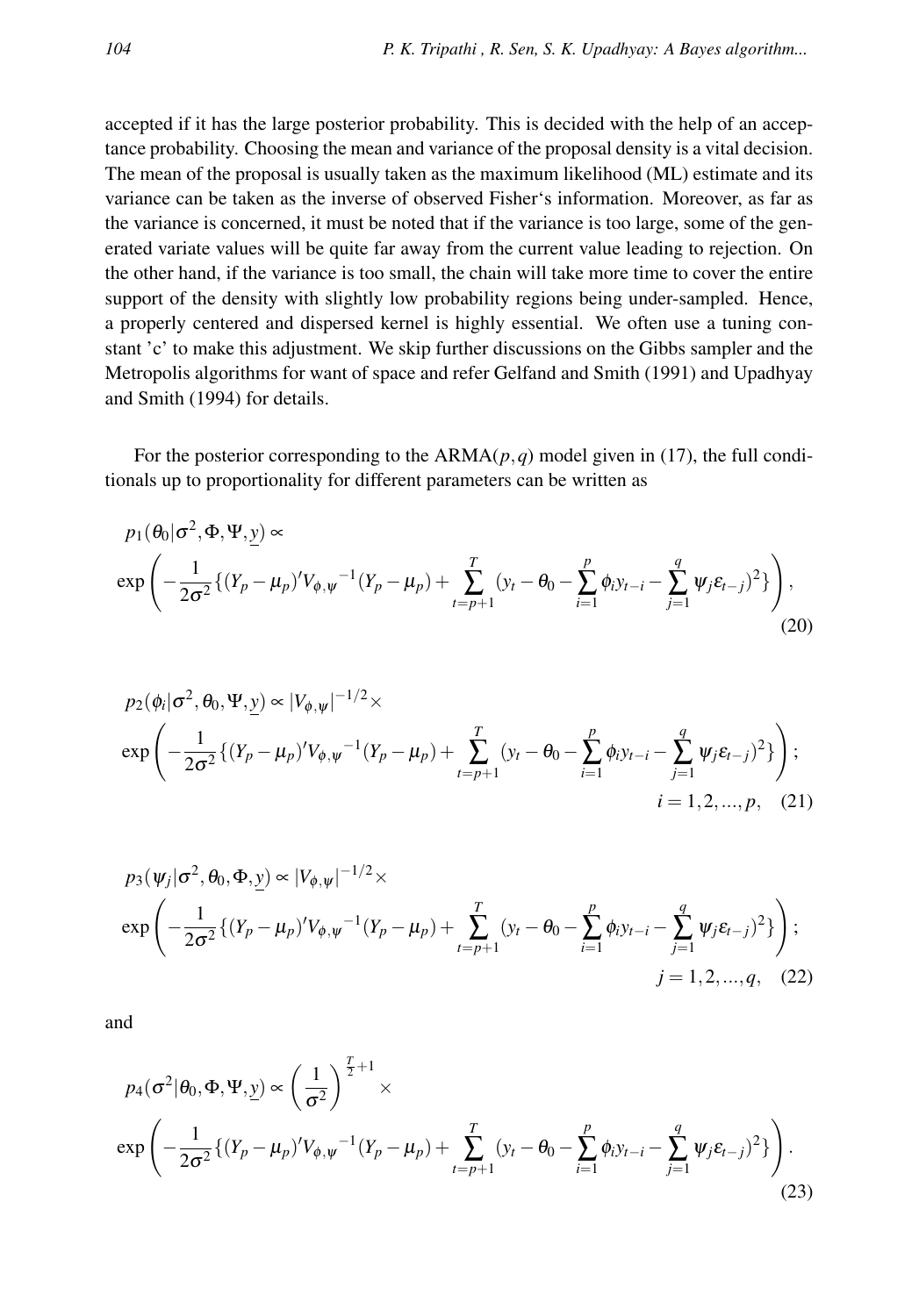On the other hand, if we consider the posterior (18) corresponding to a particular case of  $AR(p)$  model, the corresponding full conditionals are

$$
p_5(\theta_0 | \sigma^2, \Phi, \underline{y}) \propto \exp\left(-\frac{1}{2\sigma^2} \{ (Y_p - \mu_p)' V_{\phi}^{-1} (Y_p - \mu_p) + \sum_{t=p+1}^T (y_t - \theta_0 - \sum_{i=1}^p \phi_i y_{t-i})^2 \} \right), \quad (24)
$$

$$
p_6(\phi_i | \sigma^2, \theta_0, \underline{y}) \propto |V_{\phi}|^{-1/2} \times
$$
  
\n
$$
\exp\left(-\frac{1}{2\sigma^2} \{ (Y_p - \mu_p)' V_{\phi}^{-1} (Y_p - \mu_p) + \sum_{t=p+1}^T (y_t - \theta_0 - \sum_{i=1}^p \phi_i y_{t-i})^2 \} \right);
$$
  
\n $i = 1, 2, ..., p$  (25)

and

$$
p_7(\sigma^2|\theta_0, \Phi, \underline{y}) \propto \left(\frac{1}{\sigma^2}\right)^{\frac{T}{2}+1} \times \exp\left(-\frac{1}{2\sigma^2}\left\{(Y_p - \mu_p)'V_{\phi}^{-1}(Y_p - \mu_p) + \sum_{t=p+1}^{T} (y_t - \theta_0 - \sum_{i=1}^{p} \phi_i y_{t-i})^2\right\}\right). (26)
$$

Similarly, MA(*q*) model results in the full conditionals up to proportionality obtained from the posterior (19) as

$$
p_8\left(\theta_0|\sigma^2,\Psi,\underline{y}\right) \propto \exp\left(-\frac{1}{2\sigma^2}\left\{(Y_T-\mu_T)'V_{\Psi}^{-1}(Y_T-\mu_T)\right\}\right),\tag{27}
$$

$$
p_9(\psi_j|\sigma^2, \theta_0, \underline{y}) \propto |V_{\psi}|^{-1/2} \times \exp\left(-\frac{1}{2\sigma^2} \{ (Y_T - \mu_T)' V_{\psi}^{-1} (Y_T - \mu_T) \} \right);
$$
  
 $j = 1, 2, ..., q$  (28)

and

$$
p_{10}(\sigma^2|\theta_0,\Psi,\underline{y}) \propto \left(\frac{1}{\sigma^2}\right)^{\frac{T}{2}+1} \times \exp\left(-\frac{1}{2\sigma^2}\left\{(Y_T-\mu_T)'V_{\Psi}^{-1}(Y_T-\mu_T)\right\}\right). \tag{29}
$$

Obviously, we have a total of  $(p+q+2)$  full conditionals corresponding to a general ARMA( $p$ , $q$ ) model given by (1). Similarly, a total of ( $p+2$ ) full conditionals corresponding to a general  $AR(p)$  model and a total of  $(q+2)$  full conditionals corresponding to a general  $MA(q)$  model are obtained. Among the various full conditionals, samples from  $(23)$ ,  $(26)$ and (29) corresponding to the posterior distributions of  $\sigma^2$  can be obtained using a gamma generating routine after making the transformation  $\tau = 1/\sigma^2$ . It can be noted that the gamma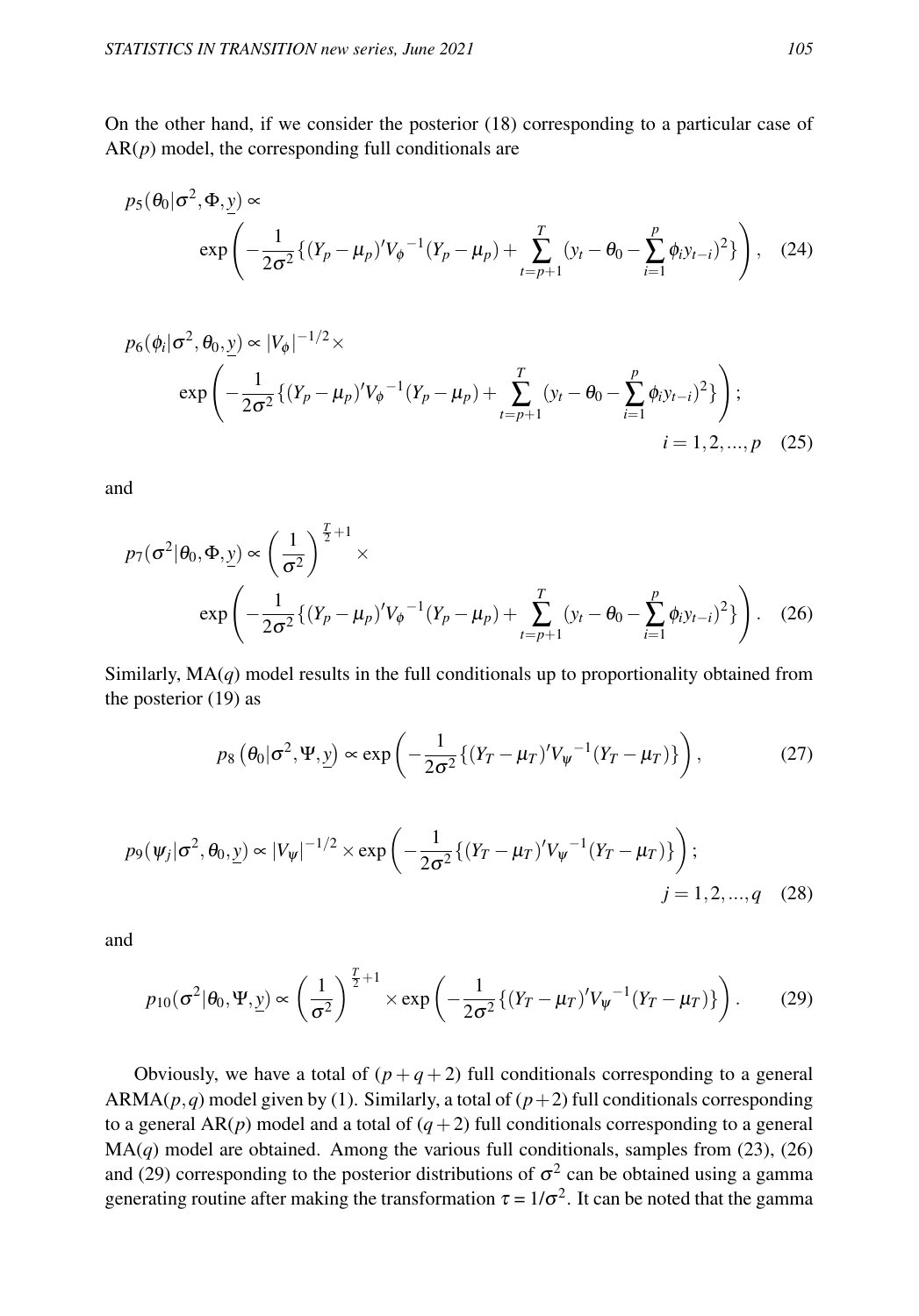distribution, with shape and scale parameters  $\alpha > 0$  and  $\beta > 0$ , respectively, for a random variable X is defined as;

$$
g(x) = \frac{\beta^{\alpha}}{\Gamma \alpha} x^{\alpha - 1} e^{-\beta x}; \ \ 0 < x < \infty,\tag{30}
$$

where

$$
\Gamma \alpha = \int_0^\infty e^{-x} x^{\alpha - 1} dx.
$$

Thus, it can be seen that the transformed variate  $\tau$  follows a gamma density with shape parameter  $\alpha = \frac{T}{2}$  and scale parameter  $\beta = \frac{1}{2} \{ (Y_p - \mu_p)' V_{\phi, \psi}^{-1} (Y_p - \mu_p) + \sum_{r=1}^{T} \frac{T}{r}$  $\sum_{t=p+1} (y_t - \theta_0$ *p*  $\sum_{i=1}^{p} \phi_i y_{t-i} - \sum_{j=1}^{q}$  $\sum_{j=1}^{7} \psi_j \varepsilon_{t-j}$ <sup>2</sup>} in the case of ARMA(*p*,*q*) model. In the case of AR(*p*) model,  $\tau$  follows a gamma density with shape parameter  $\alpha = \frac{T}{2}$  and scale parameter  $\beta = \frac{1}{2} \{ (Y_p - \alpha) \}$  $(\mu_p)' {V_{\phi}}^{-1}(Y_p-\mu_p)+\;\;\;\sum_{i=1}^T \frac{1}{2}$  $\sum_{t=p+1}^{T} (y_t - \theta_0 - \sum_{i=1}^{p}$  $\sum_{i=1}^{6} \phi_i y_{t-i}$ )<sup>2</sup> }. Similarly, in the case of MA(*q*) model, τ follows a gamma density with shape parameter  $\alpha = \frac{T}{2}$  and the scale parameter  $\beta = \frac{1}{2} \{ (Y_T - \alpha) \}$  $(\mu_T)' V_{\psi}^{-1} (Y_T - \mu_T) \}.$ 

The full conditionals (20) to (22), for each *i* and *j*, are not available from the point of view of sample generation although they may be managed easily by using the Metropolis algorithm. Our final scheme can, therefore, be a kind of hybrid (Metropolis within Gibbs) because of these full conditionals and the same can be referred to as the Gibbs-Metropolis hybrid sampler. Similar hybrid schemes can be thought of for generating samples from (24) to (25), for each *i*, corresponding to AR(*p*) model and from (27) to (28), for each *j*, corresponding to MA(*q*) model. For Metropolis implementation separately on each of these full conditionals, one can use univariate normal candidate generating density with mean taken as the current realization and standard deviation to be approximated on the basis of the particular element of the Hessian matrix obtained at ML estimates. It is important to mention that although the candidate generating density is univariate and the corresponding full conditionals are each univariate, the ML estimates and the corresponding Hessian-based approximations are obtained for a multi-parameter likelihood function. Moreover, as mentioned earlier, the value of the standard deviation so obtained is adjusted by multiplying with a scaling constant *c*, taken in the range 0.5 and 1.0 (see, for example, Upadhyay and Smith (1994)) for reducing the number of rejections in the Metropolis step. The other important thing in the implementation of the Metropolis algorithm is the choice of initial values for running the chain. One can, of course, use any standard classical estimates to begin running the chain. We have used the ML estimates in particular. For relevant details on the Metropolis algorithm and issues on its convergence diagnostics, one can refer to Smith and Roberts (1993) and Upadhyay et al. (2001), among others.

Thus, the Gibbs-Metropolis hybrid sampler strategy can be easily implemented on the posteriors given in (17), (18) and (19) corresponding to ARMA, AR and MA models, respectively. The Gibbs-Metropolis hybrid strategy is being referred to simply because some of the full conditionals do not ascribe to any standard form of distributions and, as such, the generations are difficult. We, therefore, implement intermediate Metropolis steps for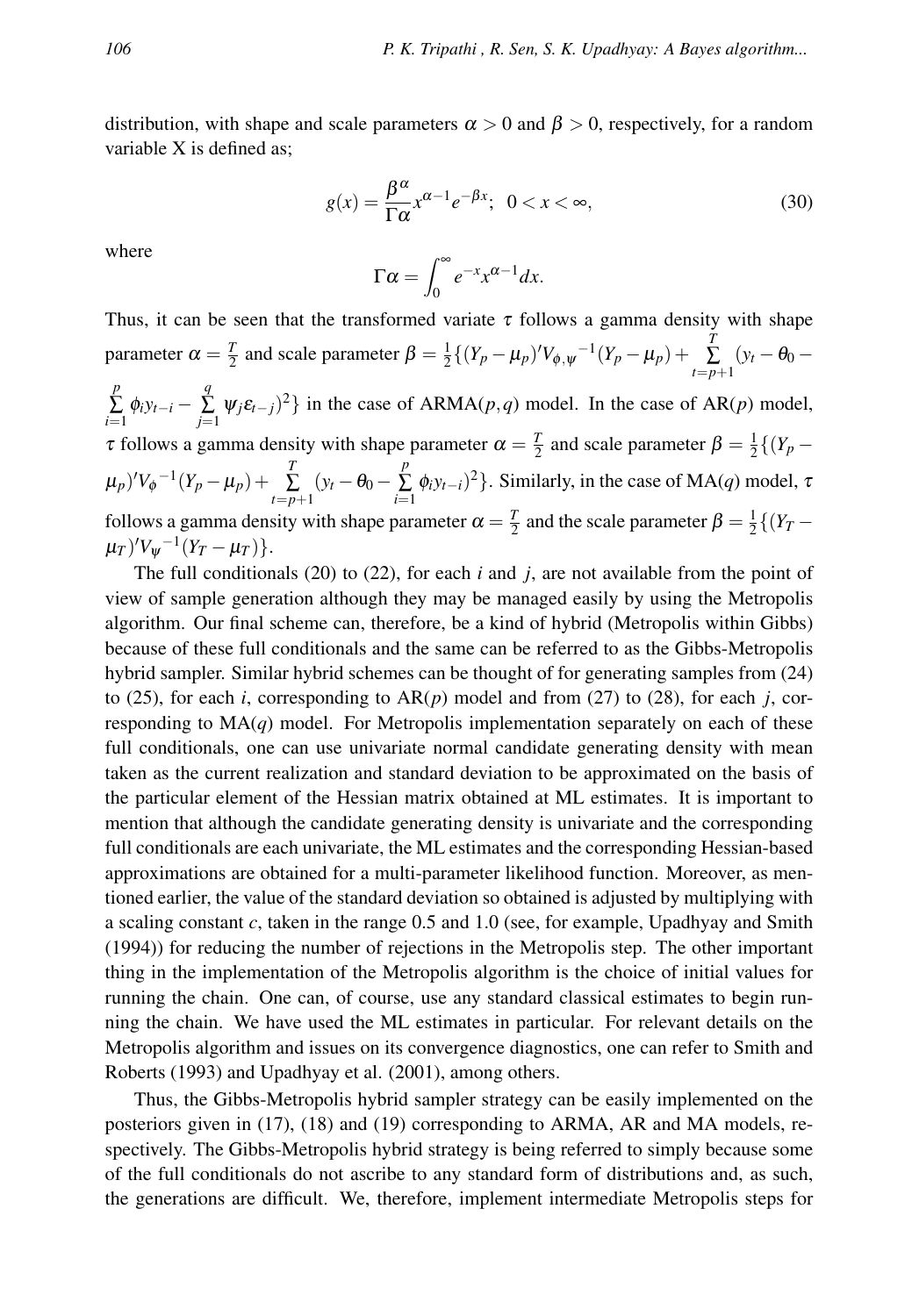generating variate values from the same and base our decision on a single long run of the chain. Obviously, the implementation of the algorithm results in a long sequence of iterating chains. After sufficiently large number of iterations, the generating sequence converges in distribution to random samples from the target joint posterior and the generated components to the corresponding marginal posteriors (see, for example, Smith and Roberts (1993)). In order to get the final samples, one has to discard the initial burn-in samples and then pick up the variate values at equidistant intervals to minimize serial correlation among the generating variates (see, for example, Upadhyay et al. (2012)). These final samples can be used in a variety of ways to draw the desired posterior-based inferences. Say, for instance, one can use sample-based posterior estimates for the model parameters or one can estimate the entire posterior densities by means of some nonparametric density estimates. Other desired features of the posteriors can also be likewise obtained once the posterior samples are made available (see also Upadhyay et al. (2012)).

#### 3.4. Prediction

As mentioned, an important part of our analysis includes predicting the unobserved future data  $y_{T+1}$  given the informative data  $y = y_1, y_2, ..., y_T$ . Now, one can easily confirm from (1) that for the given set of observations *y*, the future observation  $y_{T+1}$  follows normal distribution with mean

$$
\mu_{T+1} = \theta_0 + \sum_{i=1}^p \phi_i y_{t+1-i} + \sum_{j=1}^q \psi_j \varepsilon_{t+1-j}
$$
\n(31)

and variance  $\sigma^2$ . Thus, the future observation  $y_{T+1}$  can be easily simulated from this normal distribution after replacing the corresponding parameters by their appropriately chosen posterior estimates (say, for example, estimated posterior modes) obtained on the basis of final posterior simulated samples. The  $\varepsilon_t$ 's in (1) can be simulated from the normal density with mean zero and variance equal to the corresponding posterior estimate of  $\sigma^2$ . This strategy can be easily applied to get the predictive samples of  $y_{T+1}$  from which any desired sample-based predictive characteristic can be assessed. It is essential to mention here that the posterior mode is the highest probable value and, therefore, it makes sense if the resulting posterior distribution is non-symmetric. On the other hand, if the resulting posterior distribution is symmetric, it is immaterial whether one uses mean or median or mode. Moreover, in the case of AR and MA models, one can simply ignore the MA and AR components, respectively, in the general form of the ARMA model (1) and proceed to obtain the corresponding predictive samples. It may, however, be noted that one requires the posterior samples corresponding to AR and MA models.

### 4. Model Compatibility

A model compatibility study can be performed using a variety of tools. An important one among these may utilize the idea of predictive simulation where the predictive observations are obtained from the model under consideration and then compared with the observed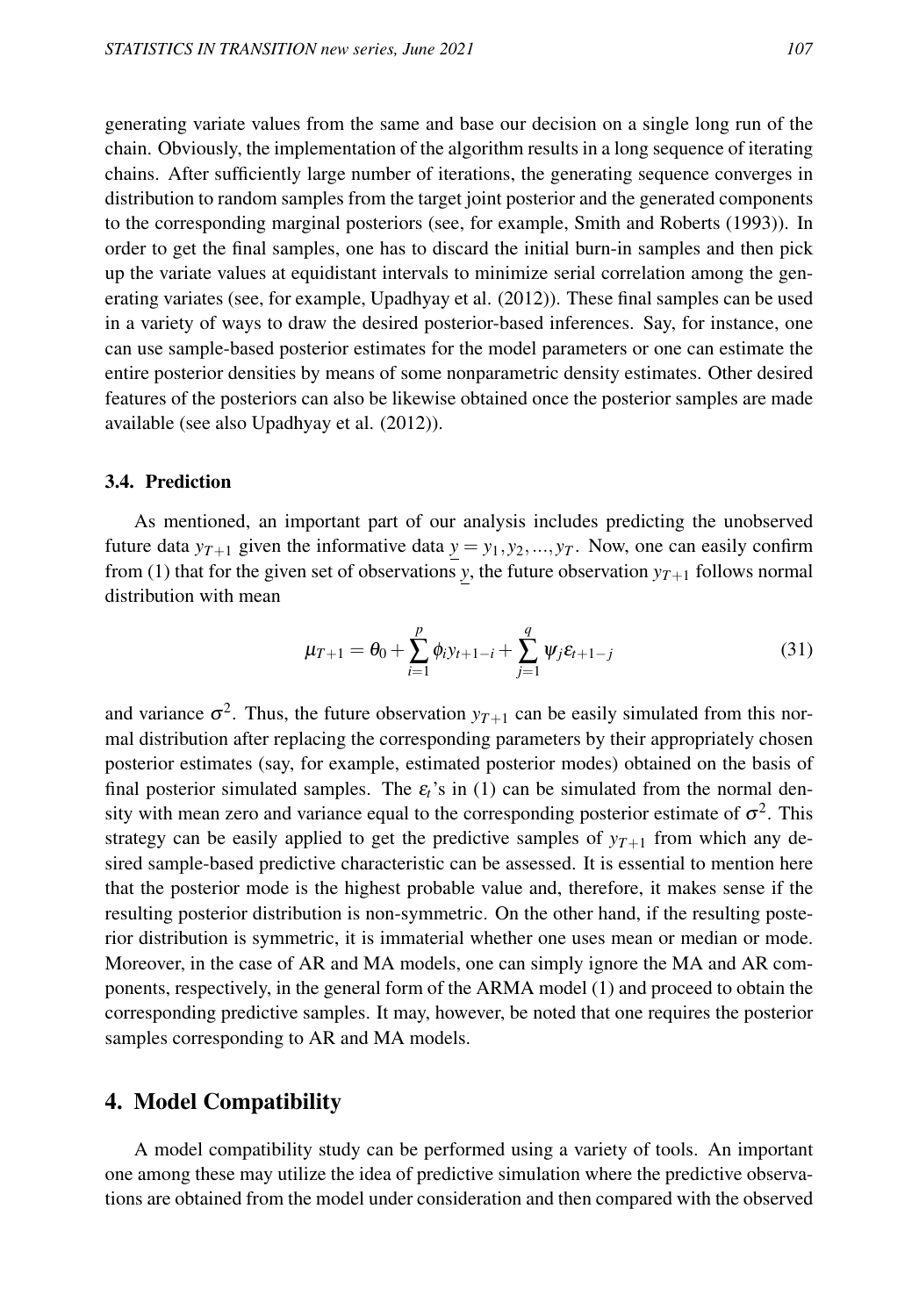data *y*. Obviously, a model may be considered compatible with the observed data if its predictive output compliances with the former. In the case of no or poor resemblance of the two data sets, the considered model creates a suspicion and cannot be recommended for the data in hand. Among other things, this resemblance can often be measured by means of a quantitative summary in the form of p-value that can be obtained using an appropriate model discriminating statistic. Informally, graphical tools are also suggested in the literature where some characteristics based on the two data sets may be shown on the same graphical scale (see, for example, Gelman et al. (1996), Bayarri and Berger (1998), Upadhyay and Peshwani (2003), etc.).

The present study, however, begins with an informal approach where simple time series plots for the observed and the predicted data from the model(s) are shown graphically in a way that the plots corresponding to the latter are superimposed over that corresponding to the former. For p-value based study of model compatibility, we advocate for a Bayesian version of the same based on an appropriately chosen statistic. Obviously, if the calculated p-value happens to be large, the considered model may be regarded compatible with the data.

The Ljung-Box-Pierce statistic that follows a chi-square distribution if the null hypothesis is true, is commonly used in autoregressive integrated moving average (ARIMA) modelling to test the overall randomness behaviour based on a number of lags. It may be noted that the test is applied on the residuals of a fitted ARIMA model and not on the original series. Thus, the hypothesis actually being tested in this case is that the residuals from the ARIMA model have no autocorrelation and that the model is adequate. When testing the residuals of an estimated ARIMA model, the degrees of freedom need to be adjusted to reflect the parameter estimation. For example, for an  $ARIMA(p,0,q)$  or  $ARMA(p,q)$  model, the degrees of freedom should be set to  $(l - p - q)$ , where *l* is the number of lags, that is, the order of autocorrelation being tested and the correction due to *p* and *q* is because of the fact that the degrees of freedom must account for the estimated model parameters. The statistic, used to test for uncorrelated residuals, is then calculated by

$$
Q(l) = T(T+2) \sum_{j=1}^{l} \frac{r_j^2(\hat{\varepsilon}_t)}{T-j},
$$
\n(32)

where

$$
r_j^2(\hat{\mathbf{\varepsilon}}_t) = \frac{\sum\limits_{t=1}^{T-j} \hat{\mathbf{\varepsilon}}_t \hat{\mathbf{\varepsilon}}_{t+j}}{\sum\limits_{t=1}^{T} \hat{\mathbf{\varepsilon}}_t^2},\tag{33}
$$

 $\hat{\epsilon}_t = y_t - \hat{y}_t$  and the statistic  $Q(t)$  follows chi-square distribution with  $(l - p - q)$  degrees of freedom. Here  $\hat{y}_t$  is the predicted value of  $y_t$  that can be obtained from (1) in a way described in subsection 3.4, *T* is the number of residuals computed for the model and  $\hat{\epsilon}_t$  is the residual at time *t*. This statistic was advocated by Ljung and Box (1978) and is often referred to as the Ljung-Box statistic or the Ljung-Box-Pierce statistic. The Bayesian p-value can then be calculated by the probability  $P<sup>post</sup>$  (based on the posterior samples) of acceptance of the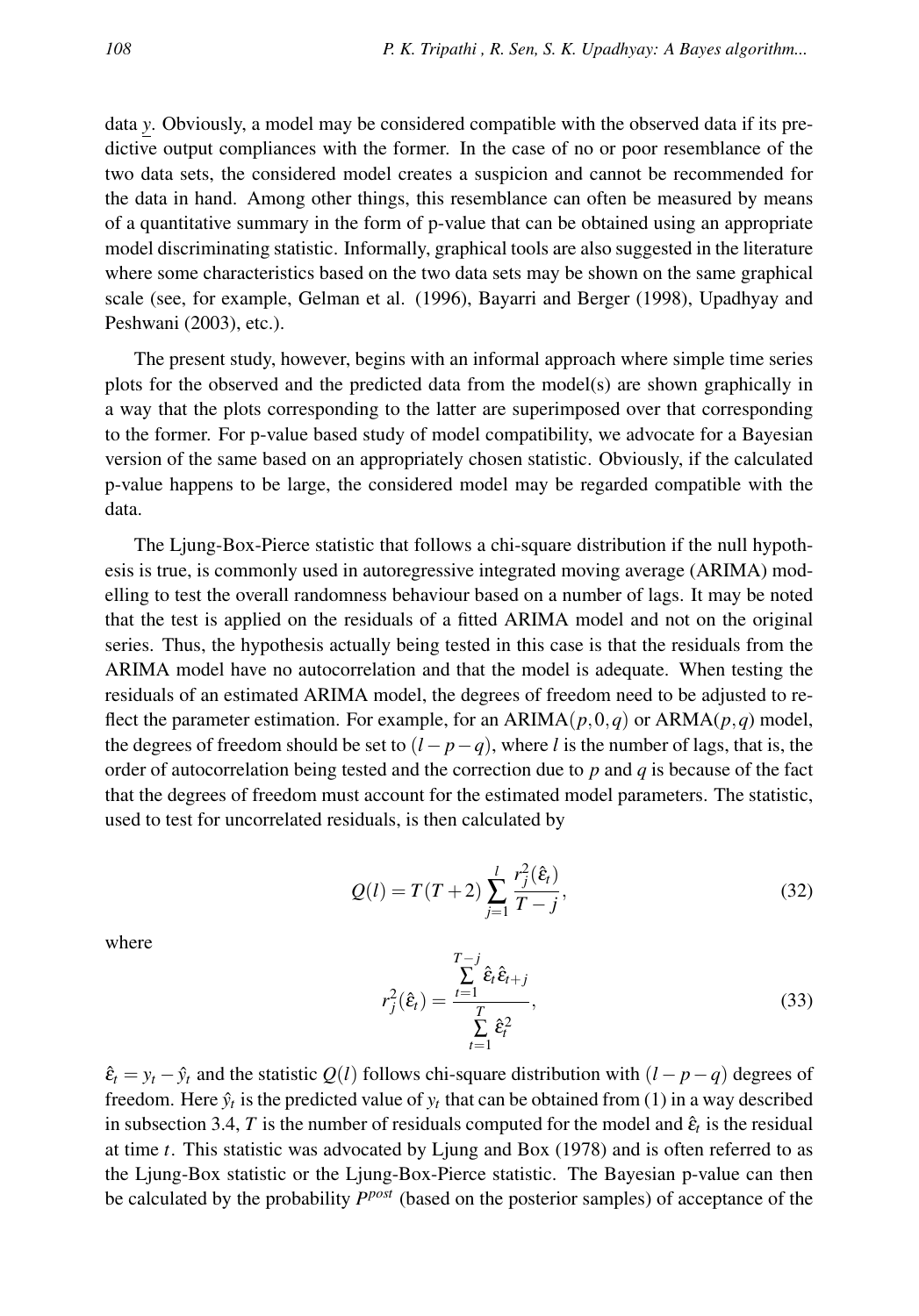null hypothesis and it is given by

$$
pval = P^{post}[Q(l) < \chi^2_{(l-p-q),(1-\alpha)}],\tag{34}
$$

where  $\chi^2_{(l-p-q),(1-\alpha)}$  is the tabulated value of chi-square at  $(l-p-q)$  degrees of freedom and the level of significance  $\alpha$ . The model is adequate if this probability is large, that is, at least larger than the assumed significance level (usually 0.05). There is, however, very little practical advice on how to choose the number of lags for the test. A recommendation based on power considerations is to consider  $l = 10$  for non-seasonal data and  $l = 2k$  for seasonal data where *k* is the period of seasonality (see, for example, Hyndman and Athanasopoulos (2018)). Needless to mention that we want to ensure that *l* is large enough to capture any meaningful and troublesome correlations. So for our data set, we prefer to choose  $l = 10$  to increase the power of the test.

#### 4.1. Model Comparison: A PPL Approach

After the compatibility of a model is ascertained, we go for its comparison with other compatible models. Model comparison is intuitively based on two major criteria - its fitting to the observed data and its inherent complexity. Most of the model comparison tools, Bayesian or otherwise, are based on a weighted trade-off between the two criteria, the weights being decided according to some specific needs. One such criterion, known as PPL criterion, was initially given by Gelfand and Ghosh (1998). Based on predictive simulation, this criterion parallels to standard utility ideas and partitions the total loss into loss due to fit and loss due to complexity (see also Upadhyay and Mukherjee (2008)). A simplified version of this criterion was given by Sahu and Dey (2000) (see also Upadhyay et al. (2012)). This criterion recommends a model *m* that minimizes the joint effect of two measures, namely, the closeness of observed and predictive data sets and variability of the prediction. The criterion can be defined as

$$
D(m) = G(m) + P(m) \tag{35}
$$

where  $G(m) = \sum_{r=1}^{T}$  $\sum_{t=1}^{T} (\mu_t^{(m)} - y_t)^2$ ,  $P(m) = \sum_{t=1}^{T}$  $\sum_{t=1}^{T} \sigma_t^{2(m)}$ ,  $\mu_t^{(m)} = E(z_t|y_t, m)$ ,  $\sigma_t^{2(m)} = \text{Var}(z_t|y_t, m)$ and  $z_t$  denotes the  $t^{th}$  component of predictive data,  $t = 1, 2, 3, ..., T$ . Obviously, the term  $\mu_t^{(m)}$  represents the predictive mean and the term  $\sigma_t^{2(m)}$  represents the predictive variance of *t th* component under the model *m*.

In  $(35)$ ,  $G(m)$  represents the goodness of fit term and it increases when the entertained model provides poor fitting at the observed data points. Similarly, the second term  $P(m)$ represents the penalty term and it increases with the increasing complexity in the model. A model *m* that provides least value of  $D(m)$  when compared with all other models, is finally recommended. We are not going into details of its formulation rather refer to Sahu and Dey (2000) (see also Upadhyay et al. (2012) and Tripathi et al. (2017)).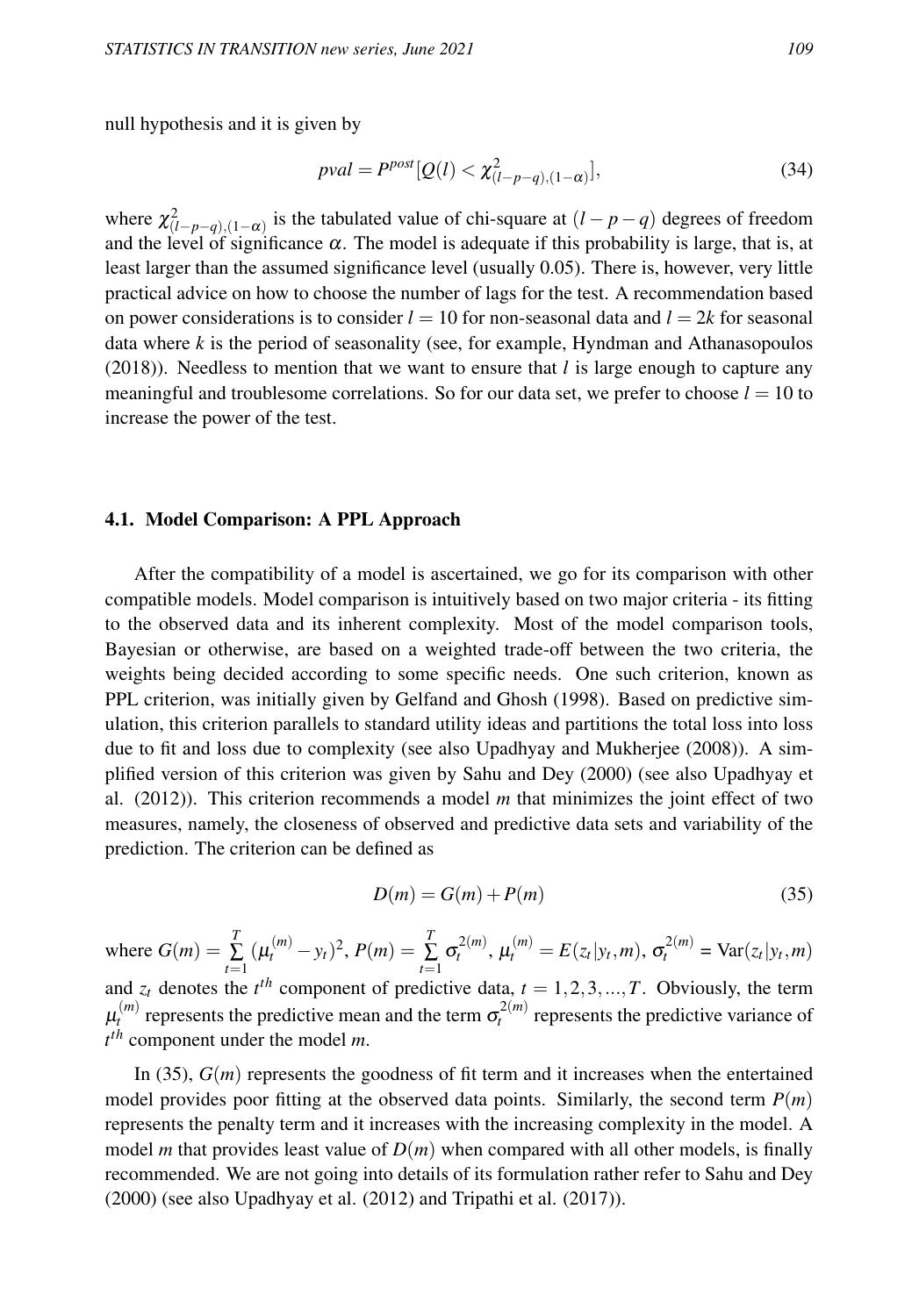## 5. Real Data Illustration

For numerical illustration, we consider a real data set on GDP growth rate of India at constant prices. The data set given in Table 5 (see Appendix) is collected over a period of sixty three years, 1951-52 to 2013-14, and is taken from the publication of Central Statistical Organization (CSO) (2014) (see http://planningcommission.nic.in/data/ datatable/0814/comp\_databook.pdf). This data set has been used by a number of authors, a recent reference being Tripathi et al. (2017).



Figure 1: Time series plot showing the GDP growth rate of India (straight line shows the mean level).

Before we begin the intended numerical illustration with GDP growth rate data, let us draw the simple time series plot corresponding to the given GDP observations to see if there is stationarity behaviour in the series. The corresponding time series plot is shown in Figure 1. It can be seen that the series exhibits non-stationarity behaviour indicated by its growth (see Figure 1) and, therefore, it is essential to perform an appropriate transformation (see also Clement (2014)) on the data to remove its non-stationarity behaviour. To resolve this issue, we took first difference of the data and the corresponding time series plot for the transformed data, as shown in Figure 2. Obviously, the figure shows stationarity behaviour. Some outliers at intermediate stages can also be seen, which cause some abrupt hikes in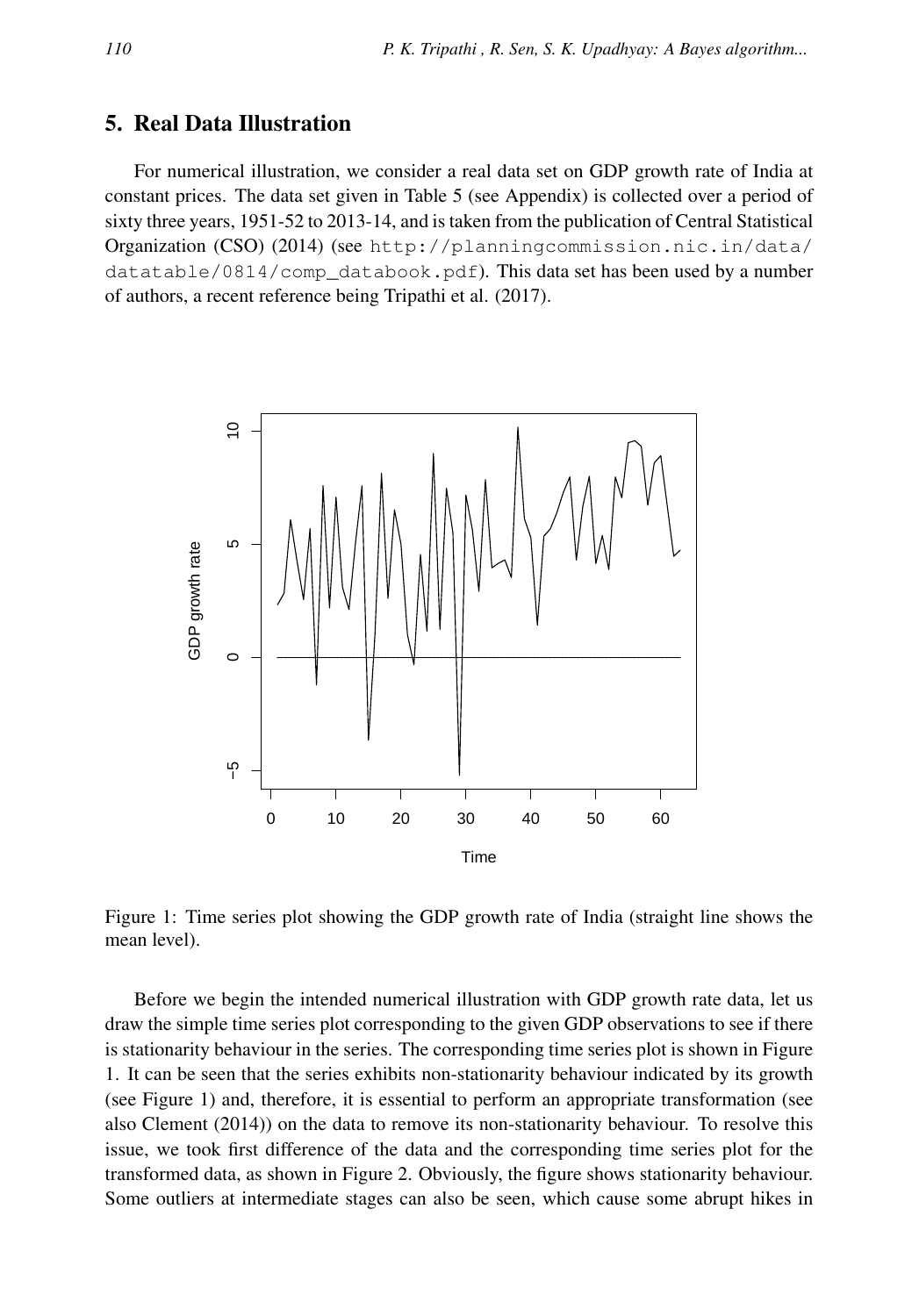the first half of the series. Since the study of outliers is beyond the scope of our work, we continue our study up to this level of stationarity only. We further strengthen our claim using some numerical evidences. We assess stationarity of data (or its absence) using the ADF and KPSS tests, first on non-differenced data and then on differenced data. The two tests for stationarity are found to be significant at 5% level and, therefore, provide enough evidence against stationarity of actual data. The p-value in the ADF test is found to be 0.1 and that in the KPSS test is 0.02, which evidently refuse the presence of stationarity in the data. Moreover, after differencing the data, the p-values are found to be 0.01 for the ADF test and 0.1 for the KPSS test, which now ensure the stationarity in the data. Hence, this transformed data can be used for the final analysis.



Figure 2: Time series plot corresponding to the first difference of GDP growth rate data (straight line shows the mean level).

Our analysis of ARMA( $p, q$ ) was restricted to  $p + q \leq 2$  and, therefore, we considered five different ARMA modelling combinations by taking  $(p,q)$  as  $(0, 1)$ ,  $(0, 2)$ ,  $(1, 0)$ ,  $(1,$ 1) and (2, 0), respectively. These restrictions on the values of *p* and *q* were imposed for the ease of performing the analysis and also for the ease of implementation of invertibility conditions as mentioned in Section 2. It is to be noted that for higher values of  $p$  and  $q$ , as mentioned in Section 2, the invertibility conditions are not available in analytically closed forms and the situation might be difficult to ensure these numerically too.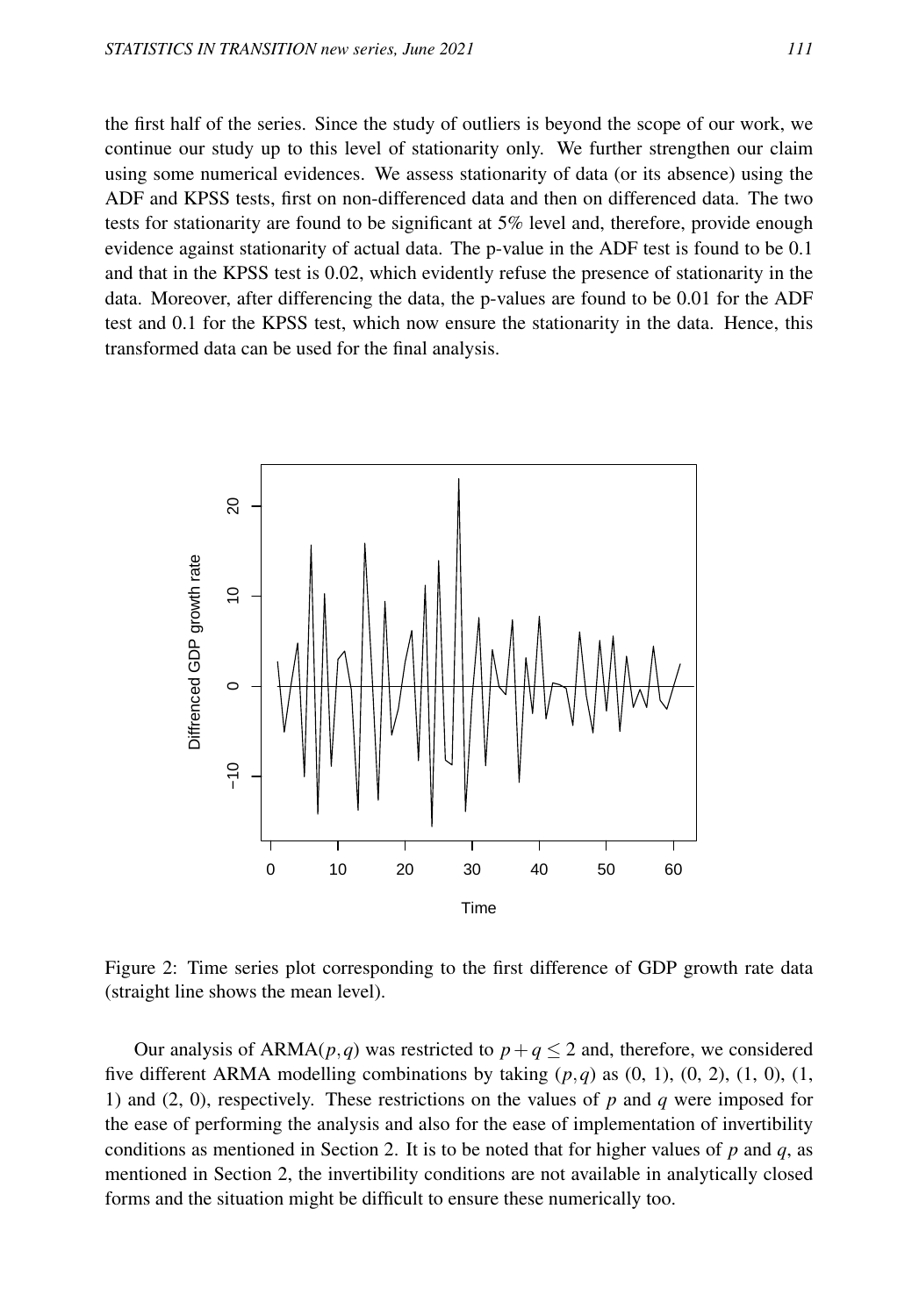To perform the complete posterior analysis, we first obtained the ML estimates of the corresponding parameters of the considered models by maximizing the log likelihood function in each case. These ML estimates were utilized as the initial values for the necessary MCMC implementation. The complete posterior analysis was done for each considered model as discussed in Section 3. In order to nullify the prior effect and hence to draw exclusively data dependent inferences, the values of prior hyperparameters  $M$  and  $N_i$ ,  $i = 1, 2$ , were chosen to be 100 in each case. The priors for AR and/or MA coefficients were chosen under the restrictions of stationarity and invertibility as discussed in Section 2 and subsection 3.1.

Under the prior assumptions as mentioned above, we analyzed the posteriors (17), (18) and (19) using the Gibbs-Metropolis hybrid scheme as discussed in subsection 3.3. It is important to mention that for the full conditional distributions corresponding to the intercept, the AR coefficients and/or the MA coefficients, the corresponding generating algorithm was Metropolis with properly centred and dispersed normal kernel as the proposal density. The mean value of the kernel was approximated by the ML estimate of the corresponding parameter (see Table 1). As far as the standard deviation is concerned, the exact value was difficult to obtain either analytically or numerically. We, therefore, considered its numerical approximation by evaluating the second derivative numerically at the corresponding ML estimate. The need for some adjustments occurred probably because of the approximations that we considered. This adjustment was carried out with the help of a scaling constant,  $c = 0.6$ , that provided a good acceptance probability in each case.

To get the posterior sample by implementing the Gibbs-Metropolis hybrid sampler, we considered a single long run of the chain. After an initial transient behaviour, convergence of the chain, based on ergodic averages, was observed at about 40K iterations. This cannot be considered as a deterrent issue considering the development in high speed computing that took approximately 3.1423 minutes in 40K iterations. Thus, it can be said that the algorithm works reasonably well. After successfully monitoring the convergence, we picked up equally spaced generated values to form the samples from the corresponding posteriors (see also Upadhyay et al. (2001)). These gaps were taken to be 20 to make the serial correlation negligibly small.

Some of the important estimated posterior characteristics based on the posterior samples of size 1K from each model are shown in Table 1. These estimates are shown in the form of estimated posterior means, medians, modes and 0.95 highest posterior density (HPD) intervals (HPD interval with coverage probability 0.95). Besides, we have also shown the ML estimates of different parameters for each of the considered models, which were actually obtained for defining the initial values for running the proposed Gibbs-Metropolis hybrid algorithm but can also be used for the purpose of comparison with the corresponding Bayes estimates. It can be seen that the ML estimates are, in general, close enough to the corresponding Bayes estimates, a conclusion that is expected for the considered modelling combination. From the posterior estimates shown in Table 1, one can draw several conclusions, the one among these may be to get an overall idea of various estimated posterior densities. It can be seen that the estimated marginal posterior of  $\sigma^2$  reveals slight positive skewness. The corresponding estimates for other parameters, however, exhibit almost symmetrical behaviour for their posterior densities except for the parameter  $\theta_0$  for the first two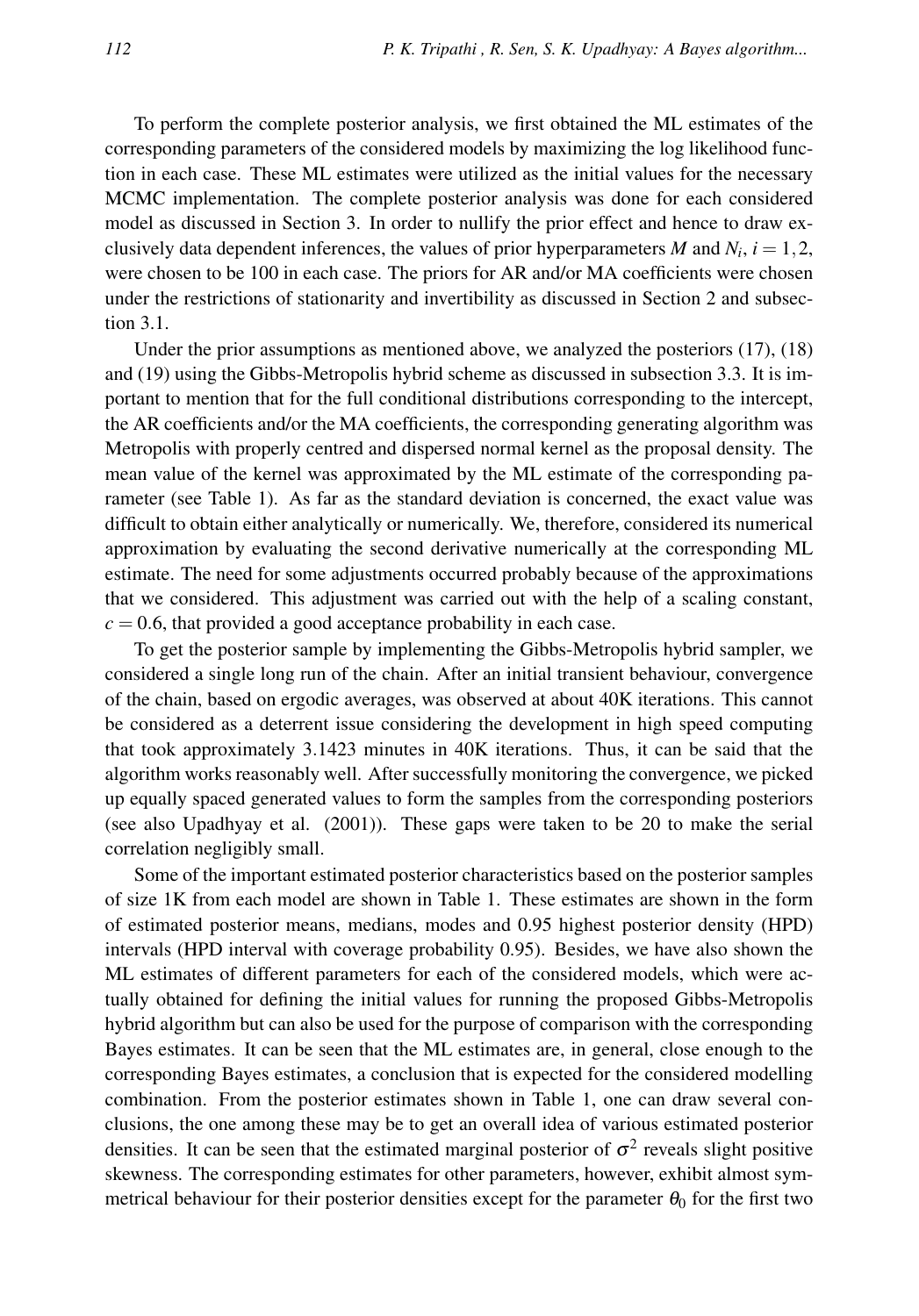models, which reveal negatively skewed posterior densities. It may also be noted that the degree of skewness, in general, is less for  $ARMA(0,1)$  model as compared to all other models. As a final remark, it can be said that these estimates are obtained under the restrictions of stationarity and invertibility and, as mentioned earlier, the results are reasonable from that point of view as well. One can also see the significance of preceding observations in our reported results. It can be seen that the estimates of  $\phi$ 's and  $\psi$ 's are, in general, appreciably larger than the corresponding estimated values for the intercepts. This of course advocates the usability of the considered model in some sense. Moreover, the estimates of  $\sigma^2$ 's also convey an important message that increasing complexity in the model, in general, decreases the variability inherent in the model.

| Model     | Parameter           | <b>ML</b> Estimates | <b>Posterior Means</b> | <b>Posterior Medians</b> | <b>Posterior Modes</b> | 0.95 HPD Interval |          |
|-----------|---------------------|---------------------|------------------------|--------------------------|------------------------|-------------------|----------|
| ARMA(1,0) | $\theta_0$          | 0.054               | 0.039                  | 0.099<br>0.057           |                        | $-0.829$          | 1.084    |
|           | $\phi_1$            | $-0.558$            | $-0.557$               | $-0.555$                 | $-0.550$               | $-0.770$          | $-0.346$ |
|           | $\sigma^2$          | 13.079              | 14.076                 | 13.777                   | 13.667                 | 9.297             | 19.491   |
| ARMA(2,0) | $\theta_0$          | 0.065               | 0.039                  | 0.059                    | 0.124<br>$-0.701$      |                   | 0.924    |
|           | $\phi_1$            | $-0.808$            | $-0.791$               | $-0.796$                 | $-0.794$               | $-0.981$          | $-0.603$ |
|           | $\phi_2$            | $-0.435$            | $-0.421$               | $-0.424$                 | $-0.444$               | $-0.654$          | $-0.218$ |
|           | $\sigma^2$          | 10.501              | 11.374                 | 11.005                   | 10.563                 | 7.178             | 15.689   |
| ARMA(0,1) | $\theta_0$          | 0.071               | 0.064                  | 0.067                    | 0.068                  | $-0.043$          | 0.201    |
|           | $\Psi_1$            | $-0.900$            | $-0.884$               | $-0.896$                 | $-0.913$               | $-0.998$          | $-0.744$ |
|           | $\sigma^2$          | 8.015               | 9.197                  | 9.023                    | 8.779                  | 6.011             | 12.838   |
| ARMA(0,2) | $\theta_0$          | 0.073               | 0.053                  | 0.059                    | 0.065                  | $-0.093$          | 0.228    |
|           | $\Psi_1$            | $-1.230$            | $-0.903$               | $-0.925$                 | $-0.969$               | $-0.999$          | $-0.743$ |
|           | $\Psi$ <sub>2</sub> | 0.230               | 0.074                  | 0.072                    | 0.066                  | $-0.106$          | 0.250    |
|           | $\sigma^2$          | 7.595               | 9.482                  | 9.253                    | 8.745                  | 6.051             | 13.175   |
| ARMA(1,1) | $\theta_0$          | 0.072               | 0.083                  | 0.086                    | 0.087                  | $-0.044$          | 0.183    |
|           | $\phi_1$            | $-0.195$            | $-0.226$               | $-0.228$                 | $-0.251$               | $-0.476$          | 0.019    |
|           | $\Psi_1$            | $-0.990$            | $-0.901$               | $-0.916$                 | $-0.970$               | $-0.999$          | $-0.738$ |
|           | $\sigma^2$          | 7.665               | 8.738                  | 8.533                    | 8.068                  | 5.876             | 12.291   |

Table 1. Posterior summaries for different variates of considered ARMA models based on first difference data

We next consider the issue of examining compatibility of the assumed models for the given time series data. Since the stationarity behaviour is established on the basis of first difference data, we shall consider the same set of observations for examining compatibility. Our study is based on some graphical as well as quantitative summaries. Graphically, we have studied it by plotting the time series of observed first difference data along with the corresponding predictive differenced data. For this purpose, 10 predictive samples were generated from each of the considered models using the final posterior samples of size 10 generated using the Gibbs-Metropolis hybrid sampler algorithm (see subsection 3.3). Thus, each posterior sample resulted in one predictive sample of size equal to that of the observed data. We next considered obtaining the first difference from each of the predictive samples. Now, the differenced form of 10 predictive samples are plotted along with the corresponding observed (differenced) data in the form of time series. One such plot corresponding to  $ARMA(0,1)$  model is shown in Figure 3, where the bold line corresponds to first difference of observed time series data. The time series plots corresponding to the first differenced predictive samples are shown by means of dotted lines. It can be seen that the predictive sample plots and the observed data plot exhibit more or less similar overlapping behaviour and, therefore, the ARMA(0,1) model can be considered compatible for the observed first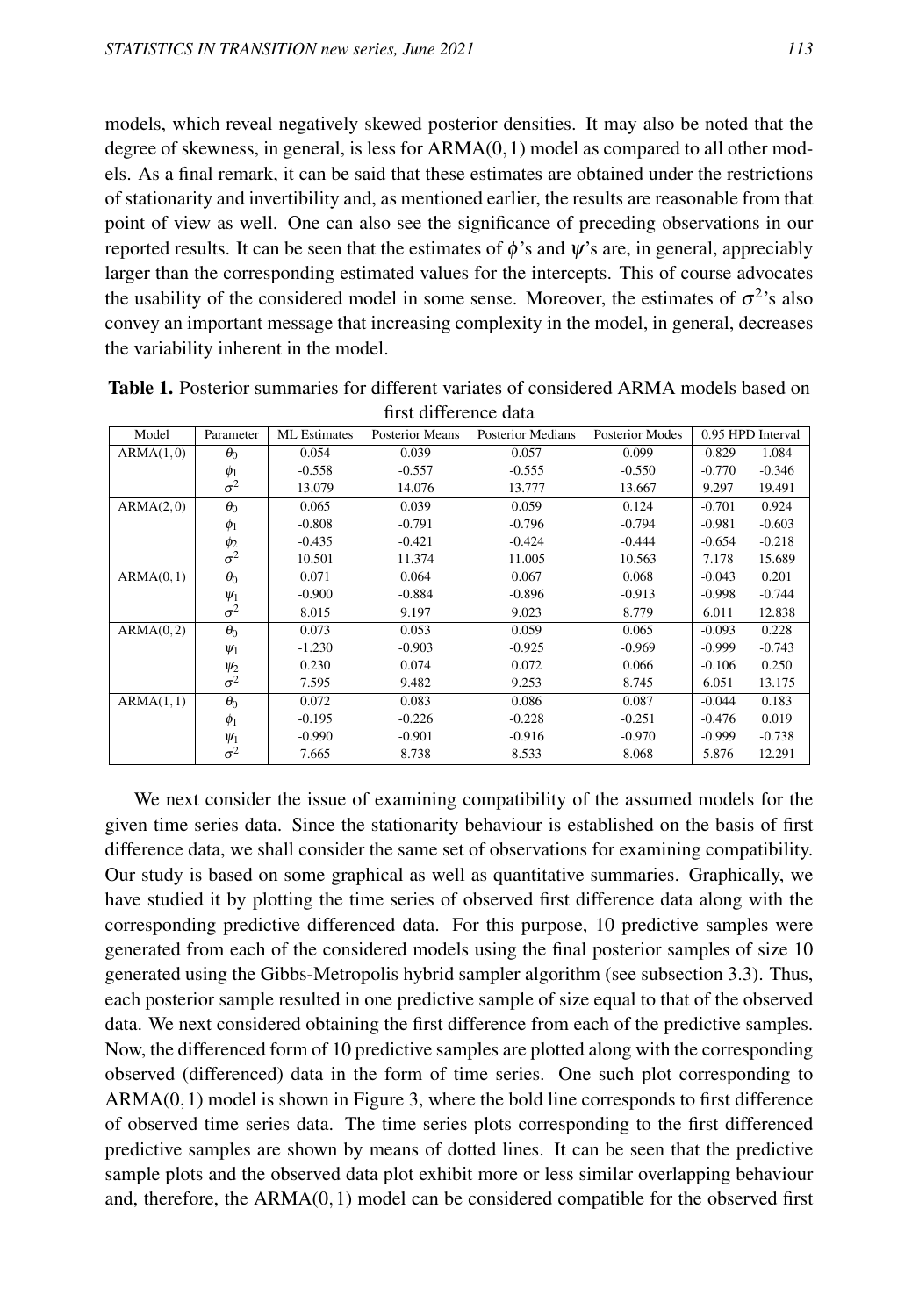differenced data. We had a similar message from the plots corresponding to all other models although the plots are not shown due to space restriction. Thus, all the models can be regarded compatible with the observed time series data.



Figure 3: Time series plots for the first difference of observed and predictive data sets from ARMA(0, 1) model (the bold line corresponds to observed data).

For the study of model compatibility based on quantitative evidence, we considered evaluating the Bayesian p-value based on Ljung-Box-Pierce chi-square statistic (see Section 4). It is to be noted that the values of residuals can be obtained once the predictive observations corresponding to each of the original observations are made available. To clarify the computational stages, we first simulated 1K posterior samples as discussed in Section 3.3 and then obtained 1K predictive samples, each predictive sample of size equal to that of the observed time series data. Based on these simulated samples, we can have 1K samples of residuals where each sample of residuals is of size equal to that of the observed data. Finally, each set of residuals is used to get the predicted value of  $Q(l)$  by substituting the values of residuals in (32). Hence, we calculate a total of 1K values of  $Q(l)$ . These values can then be used to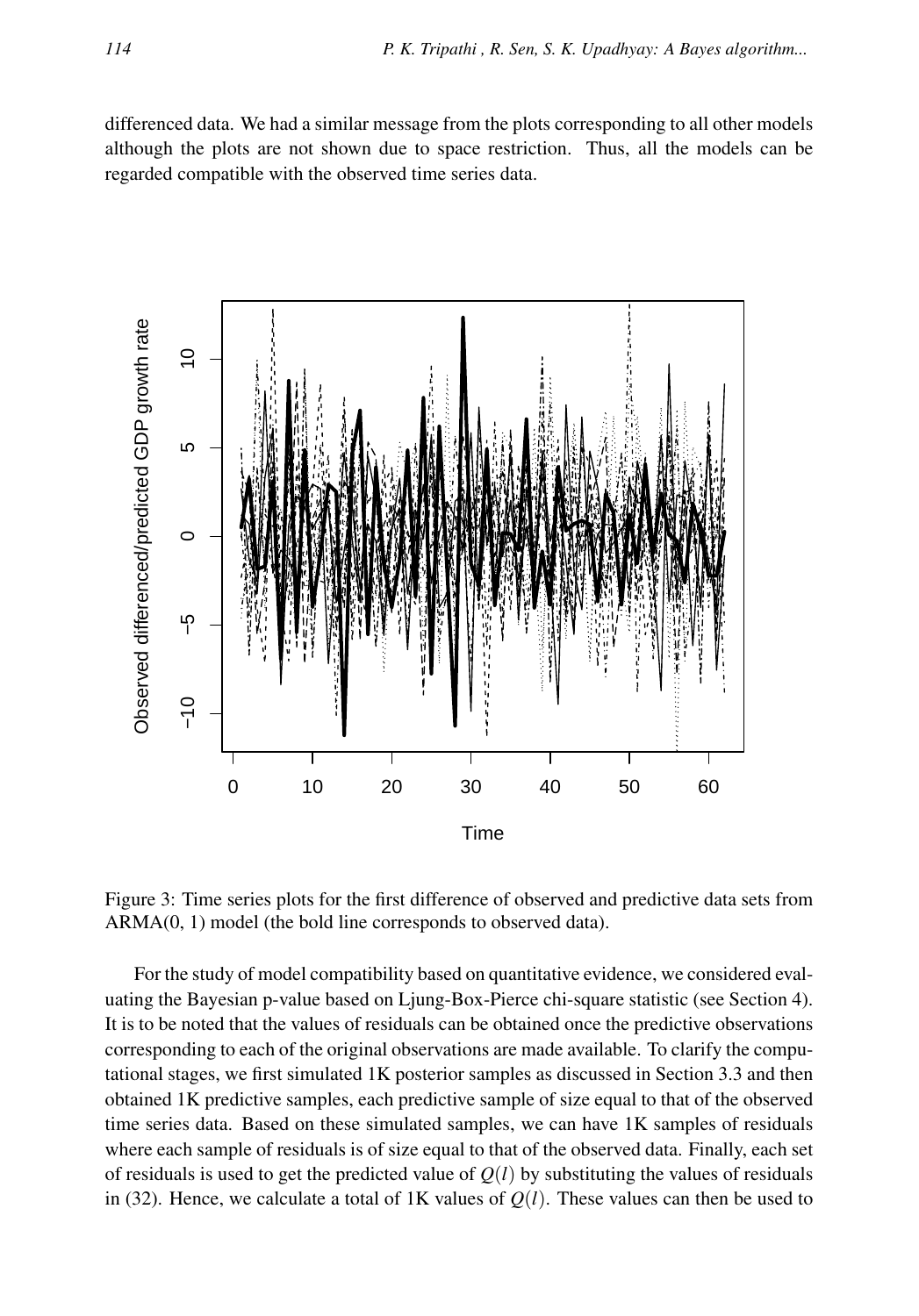obtain the estimated p-values (see (34)) by counting the number of values of  $Q(l)$  which are less than the tabulated value of  $\chi^2_{(l-p-q),(1-\alpha)}$  and calculating the corresponding fraction. The p-values have been calculated for the considered ARMA models and are presented in Table 2.

| Model     | pval  |
|-----------|-------|
| ARMA(1,0) | 0.758 |
| ARMA(2,0) | 0.723 |
| ARMA(0,1) | 0.739 |
| ARMA(0,2) | 0.743 |
| ARMA(1,1) | 0.716 |

Table 2. p-values for the considered ARMA models

Obviously, the values are large enough to support the adequacy of the models. Thus, our model compatibility study conveys that each of the considered models may be a good candidate to describe the data in hand. One can, of course, use parsimony principle and recommend a model that happens to be the simplest among these but we shall compare these models using the PPL criterion described in subsection 4.1 before recommending a model.

The values of  $P(m)$ ,  $G(m)$  and hence  $D(m)$  for all the considered models are given in Table 3. These values are based on 1K posterior and correspondingly 1K predictive samples from each of the considered models. It can be seen that the value of  $D(m)$  is least for  $ARMA(0,1)$  model mainly because it has the smallest value of loss due to complexity although it provides poor fitting when compared with  $ARMA(1,0)$ ,  $ARMA(2,0)$ ,  $ARMA(0, 2)$  and  $ARMA(1, 1)$  models (see Table 3). Thus, our final recommended model is ARMA(0,1), a model that has no autoregressive component.

| Model     | P(m)     | G(m)     | D(m)     |
|-----------|----------|----------|----------|
| ARMA(1,0) | 1345.309 | 1206.245 | 2551.554 |
| ARMA(2,0) | 1280.723 | 1168.402 | 2449.125 |
| ARMA(0,1) | 1022.513 | 1194.609 | 2217.123 |
| ARMA(0,2) | 1045.388 | 1182.324 | 2227.711 |
| ARMA(1,1) | 1188.329 | 1185.996 | 2374.325 |

Table 3. Results based on PPL criterion for the considered ARMA models

Before we end the section, let us consider the problem of predicting the future observations based on the finally selected  $ARMA(0,1)$  model. We, however, confine ourselves to short term retrospective prediction so that the scope of predicting the GDP values through the considered model can be verified based on the comparison of predicted values with the observed data points. To proceed with the task of retrospective prediction, let us consider the first 55 observations as the informative data out of a total of 63 entertained observations (see Table 5) and obtain the predictive estimates for the next 56*th* observation. We may then include this predicted observation in the informative data and proceed with 56 informative observations to develop the prediction for 57*th* observation. The process may be continued until all the 63 observations are predicted.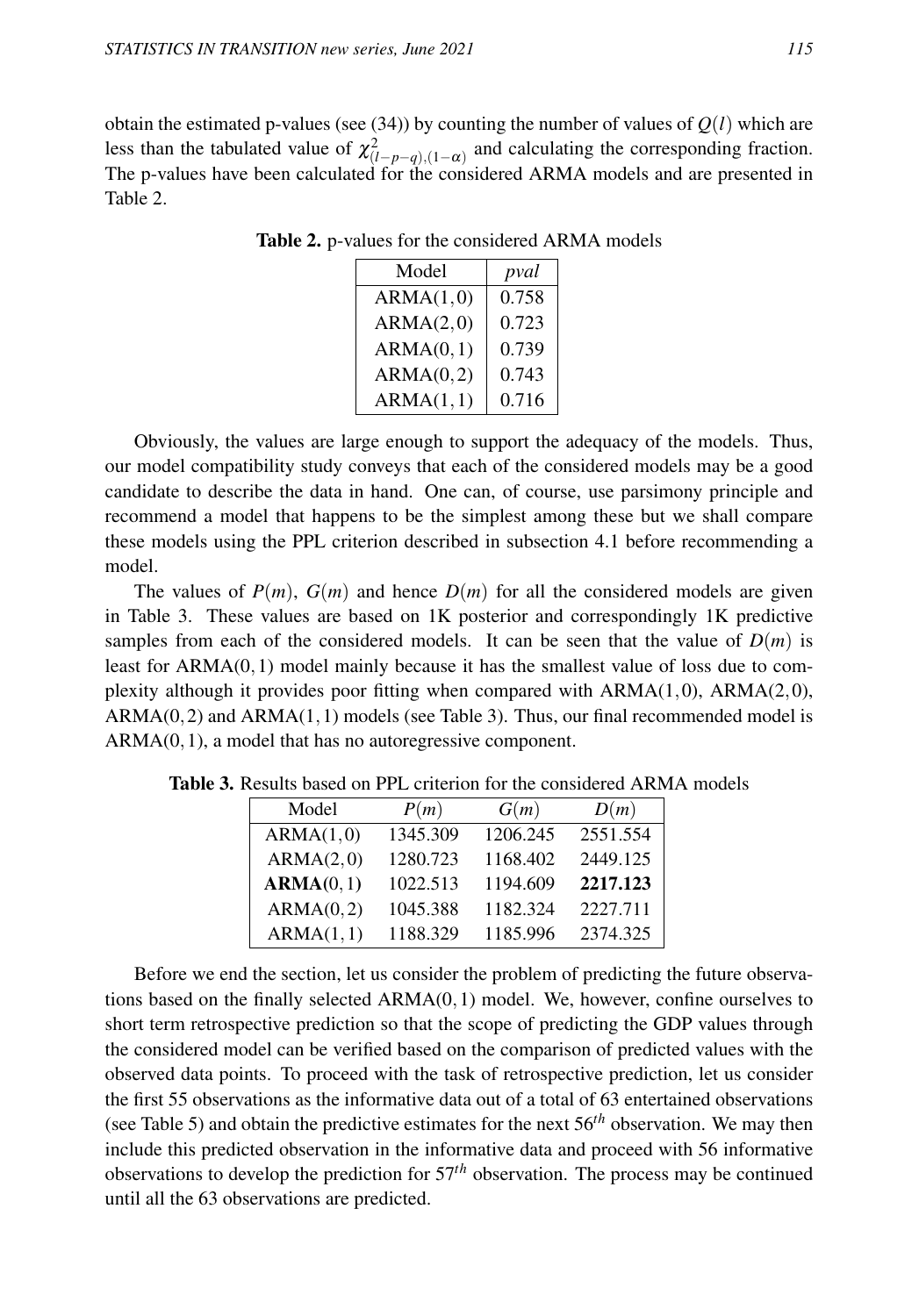To explain the implementation, let us consider the informative data size as r. Thus, we begin with the complete posterior analysis based on these r observations before going for the actual prediction. The details of running the hybrid strategy on the posterior corresponding to  $ARMA(0,1)$  model and hence obtaining the posterior and corresponding predictive samples are provided in subsections 3.3 and 3.4. The results are shown in terms of point prediction as well as the corresponding predictive interval in Table 4. These results are based on a posterior sample of size 1K and corresponding predictive observation for the next unobserved future data  $((r+1)^{th})$  obtained for each value of the simulated posterior sample. The predictive estimates are then given as the corresponding predictive modes based on such 1K predictive samples. Similarly, the predictive intervals correspond to highest predictive density intervals each with coverage probability 0.95 obtained on the basis of such 1K predictive samples.

Table 4. The retrospective predictions of GDP growth rate data for the period 2006-07 to 2013-14

| Year    | $y_t$                  | True value | Predictive point estimate | 0.95 predictive interval |        |
|---------|------------------------|------------|---------------------------|--------------------------|--------|
| 2006-07 | <b>y</b> <sub>56</sub> | 9.57       | 10.694                    | 1.133                    | 17.665 |
| 2007-08 | $y_{57}$               | 9.32       | 9.844                     | 0.967                    | 16.924 |
| 2008-09 | <b>y</b> 58            | 6.72       | 9.051                     | 1.105                    | 17.099 |
| 2009-10 | $y_{59}$               | 8.59       | 8.915                     | 1.427                    | 17.770 |
| 2010-11 | <b>y</b> <sub>60</sub> | 8.91       | 8.092                     | 0.551                    | 16.684 |
| 2011-12 | $y_{61}$               | 6.69       | 9.194                     | 1.015                    | 16.721 |
| 2012-13 | $y_{62}$               | 4.47       | 10.358                    | 0.993                    | 16.773 |
| 2013-14 | $y_{63}$               | 4.74       | 9.633                     | 2.714                    | 18.467 |

It can be seen from the results that the predictive point estimates in the form of modal values are, in general, not too far away from the actual observed data points except for the situations where there is a high fluctuation in the values from those in the previous years. Say, for instance, the values corresponding to the years 2011-12  $(y_{61})$  to 2013-14  $(y_{63})$ where the predictive point estimates are too far away from the actual values. It might be possible that there are structural breaks in the GDP data for these years perhaps because of global economic recession and, as such, our model fails to reflect the same. The situation is, however, not too susceptible when we see the estimated predictive intervals with coverage probability 0.95. All these estimated intervals not only cover the true values but also indicate that the true values fall in the high probability central regions of the corresponding predictive density estimates. Although such predictive density estimates are not shown, an idea can be derived based on the values of estimated predictive intervals. As a word of final remark- in no way we claim that our model is most appropriate for the situation rather it appears as if there is always a scope for its improvement. The simplicity of our model and its analysis are certainly the important features in its favour.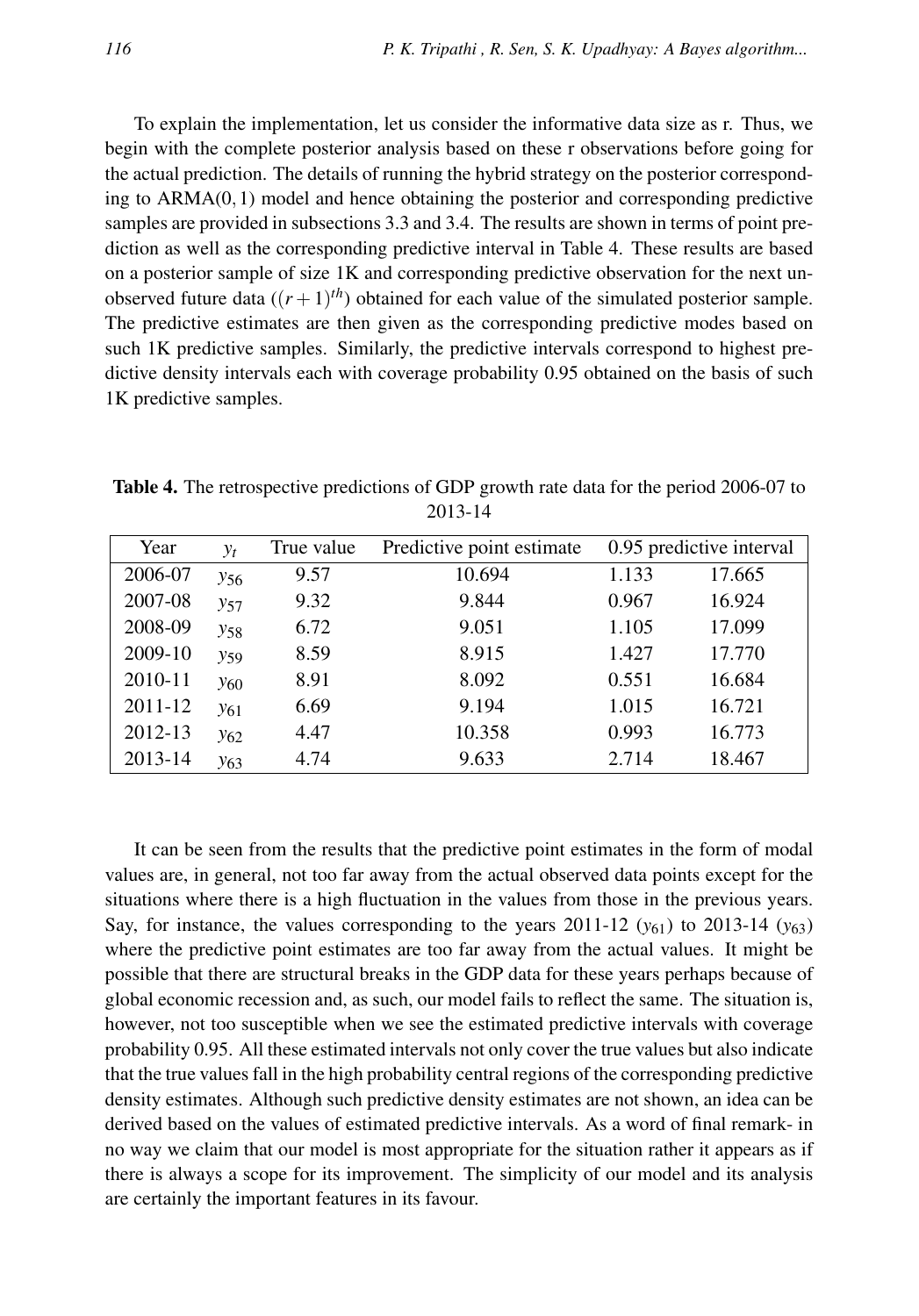## 6. Conclusions

The paper emphasizes the analysis of a general ARMA model along with its components in a fully Bayesian framework, although a few classical tools, such as evaluation of the ML estimates and the observed information, are employed to support our analysis. The analysis finally proceeds for five particular cases of the considered general form under stationarity and invertibility restrictions. A sample-based approach based on the Gibbs-Metropolis hybrid sampler appears to provide routine posterior implementation on the considered ARMA model and its particular forms. The paper then considers model compatibility and comparison, the former using predictive simulation ideas and the latter using predictive loss criterion. A real data illustration of GDP growth rate data of India at constant prices conveys that ARMA(0,1) model appears to be the most appropriate, although other components also provide good compatibility with the data in hand. A short-term retrospective prediction based on the final chosen model conveys that the proposed model can be used, in general, except when there is abrupt fluctuation in the data from those of previous years.

### Acknowledgements

The authors express their thankfulness to the Editor and the Referees for their valuable comments and suggestions that improved the earlier version of the manuscript.

# References

- Bayarri, M. J., Berger, J. O., (1998). Quantifying Surprise in the Data and Model Verification, In *Bayesian Statistics*, 6, ed. J.M. Bernardo, J.O. Berger, A.P. Dawid, and A.F.M. Smith, pp. 53–82. London: Oxford University Press.
- Box, G. E. P., Jenkins, G. M., (1976). *Time Series Analysis: Forecasting and Control*. Holden-Day, San Francisco.
- Box, G. E. P., Jenkins, G. M., Reinsel, G. C., (2004). *Time Series Analysis: Forecasting and Control.* Second Indian Reprint, Pearson Education.
- Chib, S., Greenberg, E., (1994). Bayes Inference in Regression Models with ARMA(*p*,*q*) Errors. *Journal of Econometrics*, 64, pp. 183–206.
- Clement, E. P., (2014). Using Normalized Bayesian Information Criterion (BIC) to Improve Box-Jenkins Model Building. *American Journal of Mathematics and Statistics*, 4(5), pp. 214–221.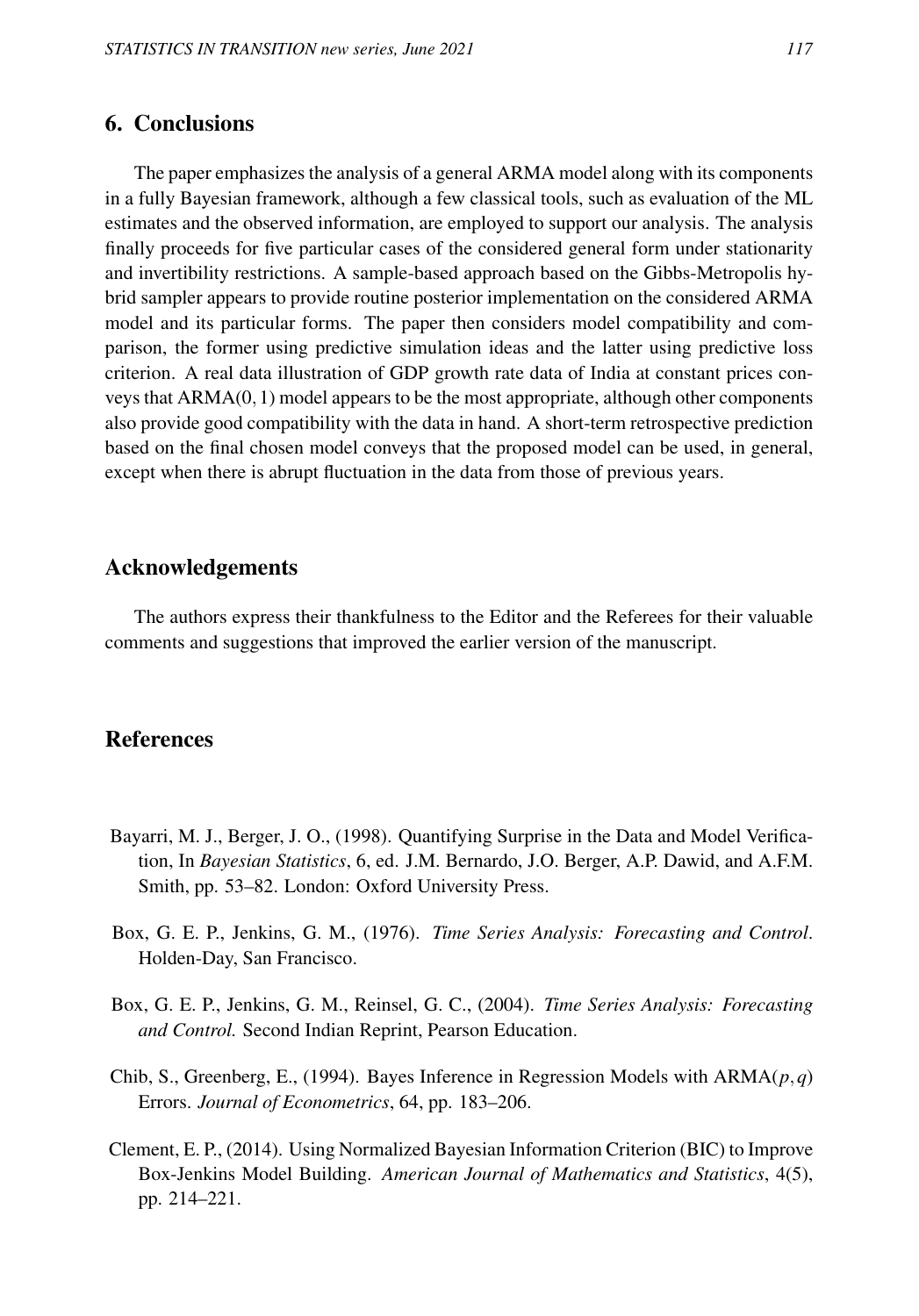- Dickey, D. A., Fuller, W. A., (1979). Distribution of the Estimators for the Autoregressive Time Series with a Unit Root. *Journal of the American Statistical Association*, 74, pp. 427–431.
- Fan, C., Yao. S., (2008). Bayesian Approach for ARMA Process and Its Application. *International Business Research*, 1(4), pp. 49–55.
- Gelfand, A. E., Smith, A. F. M., (1991). Gibbs Sampling for Marginal Posterior Expectations. *Communications in Statistics, Theory and Methods*, 20(5–6), pp. 1747–1766.
- Gelfand, A. E., Ghosh, S. K., (1998). Model Choice: A Minimum Posterior Predictive Loss Approach. *Biometrika*, 85, pp. 1–11.
- Gelman, A., Meng, X. L., Stern, H. S., (1996). Posterior Predictive Assessment of Model Fitness via Realized Discrepancies. *Statistica Sinica*, 6, pp. 733–807.
- Hyndman, R. J., Athanasopoulos, G., (2018). *Forecasting: principles and practice.* OTexts.
- Kleibergen, F., Hoek, H., (2000). Bayesian Analysis of ARMA Models. *Tinbergen Institute Discussion Paper* Amsterdam, the Netherlands.
- Kwiatkowski, D., Phillips, P. C. B., Schmidt, P., Shin, P., (1992). Testing the Null Hypothesis of Stationarity Against the Alternative of a Unit Root. *Journal of Econometrics*, 54, pp. 159–178.
- Ljung, G. M., Box, G. E. P., (1978). On A Measure of Lack of Fit in Time Series Models. *Biometrika*, 65, 297–303.
- Ludlow, J., Enders, W., (2000). Estimating non-linear ARMA models using Fourier coefficients. *International Journal of Forecasting*, 16(3), pp. 333–347.
- Morley, J. C., Nelson, C. R., Zivot, E., (2003). Why are the Beveridge-Nelson and unobserved-components decompositions of GDP so different? *Review of Economics and Statistics*, 85(2), pp. 235–243.
- Marriot, J. M., Smith A. F. M., (1992). Reparameterization Aspects of Numerical Bayesian Methodology for Autoregressive Moving Average Models. *Journal of Time Series Analysis*, 13(4), pp. 327–343.
- Marriot, J. M., Ravishanker, N., Gelfand, A., PAI, J., (1996). Bayesian Analysis of ARMA Processes: Complete Sampling Based Inference Under Exact Likelihoods. In: Berry, D. A., K. M. Chaloner, and J. Geweke (eds.): *Bayesian Analysis in Statistics and Econometrics: Essays in Honor of Arnold Zellner* John Wiley, New York.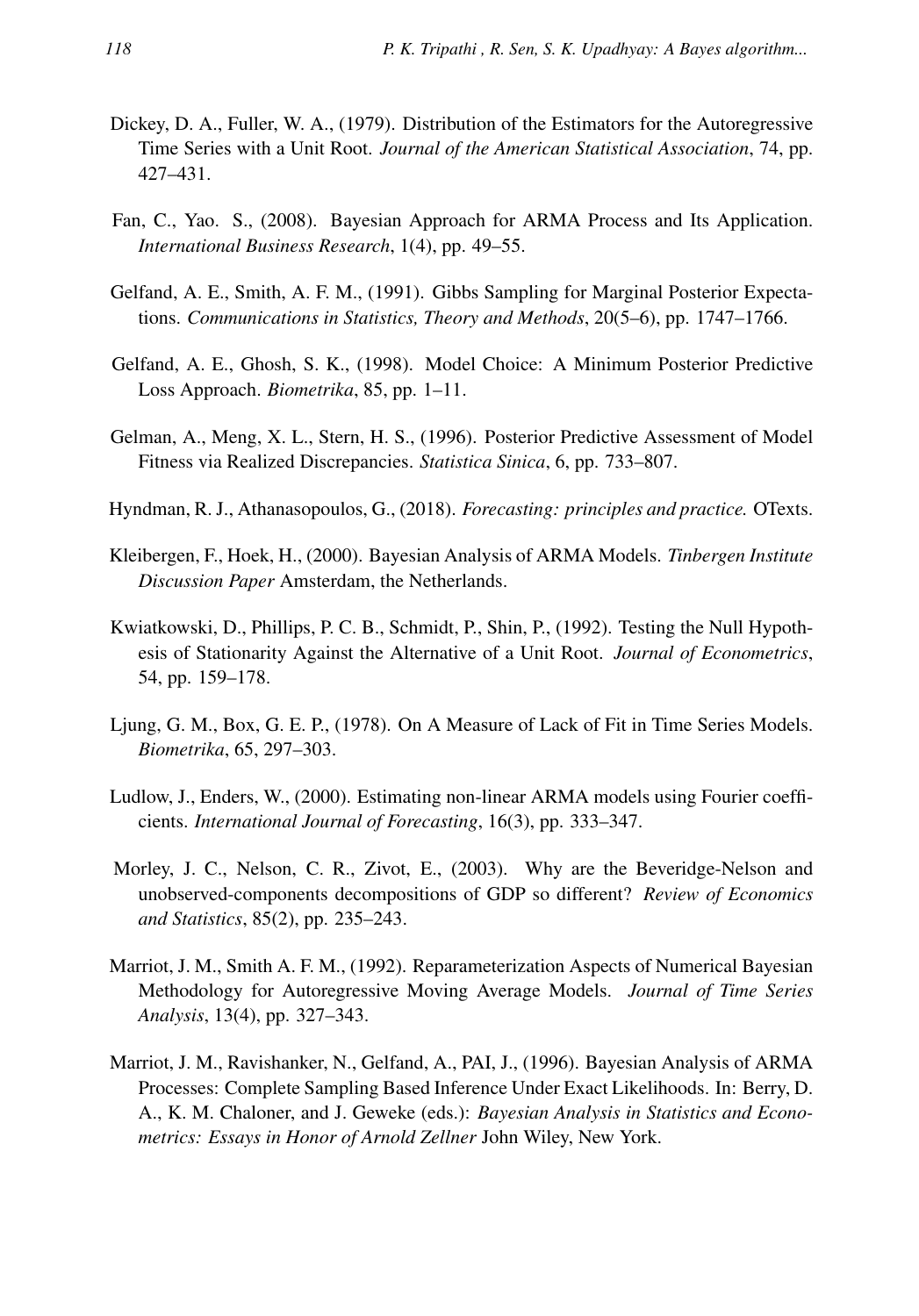- Monahan, J. F., (1983). Fully Bayesian Analysis of ARMA Time Series Models. *Journal of Econometrics*, 21, pp. 307–331.
- Newbold, P., (1974). The Exact Likelihood Function for a Mixed Autoregressive-Moving average Process. *Biometrika*, 61(3), pp. 423–426.
- Okereke, O. E., Iwueze, I. S., Johnson, O., (2015). Necessary Conditions for the Application of Moving Average Process of Order Three. *Applied Mathematics*, 6(01), pp. 173–181.
- Pankratz, A., (1983). *Forecasting with Univariate Box-Jenkins Models: Concepts and Cases.* John Wiley & Sons, New York.
- Reilly, D. P., (1980). Experiences with An Automatic Box-Jenkins Modeling Algorithm. *Time Series Analysis, Proceedings of Houston Meeting on Time Series Analysis*, North-Holland publishing, Amsterdam.
- Reynolds, S. B., Mellichamp, J. M., Smith, R. E., (1995). Box-Jenkins Forecast Model Identification. *AI Expert* June, pp. 15–28.
- Sahu, S. K., Dey D. K., (2000). A Comparison of Frailty and Other Models for Bivariate Survival Data. *Lifetime Data Analysis*, 6, pp. 207–228.
- Shumway, R. H., Stoffer, D. S., (2011). *Time Series Analysis and Its Applications*, Springer-Verlag, New York.
- Smith, A. F. M., Roberts, G. O., (1993). Bayesian Computation via the Gibbs Sampler and Related Markov Chain Monte Carlo Methods. *Journal of the Royal Statistical Society, Series B*, 55, pp. 3–25.
- Tripathi, P. K., Ranjan, R., Pant, R., Upadhyay, S. K., (2017). An approximate Bayes analysis of ARMA model for Indian GDP growth rate data. *Journal of Statistics and Management Systems*, 20(3), pp. 399–419.
- Tripathi, P. K., Mishra, R. K., Upadhyay, S. K., (2018). Bayes and Classical Prediction of Total Fertility Rate of India Using Autoregressive Integrated Moving Average Model. *Journal of Statistics Applications & Probability*, 7(2), pp. 233–244.
- Tsay, R. S., Tiao, G. C., (1984). Consistent Estimates of Autoregressive Parameters and Extended Sample Autocorrelation Function for Stationary and Non-Stationary ARMA Models. *Journal of the American Statistical Association*, 79, pp. 84–96.
- Tsay, R. S., Tiao, G. C., (1985). Use of Canonical Analysis in Time Series Model Identification. *Biometrika*, 72(2), pp. 299–315.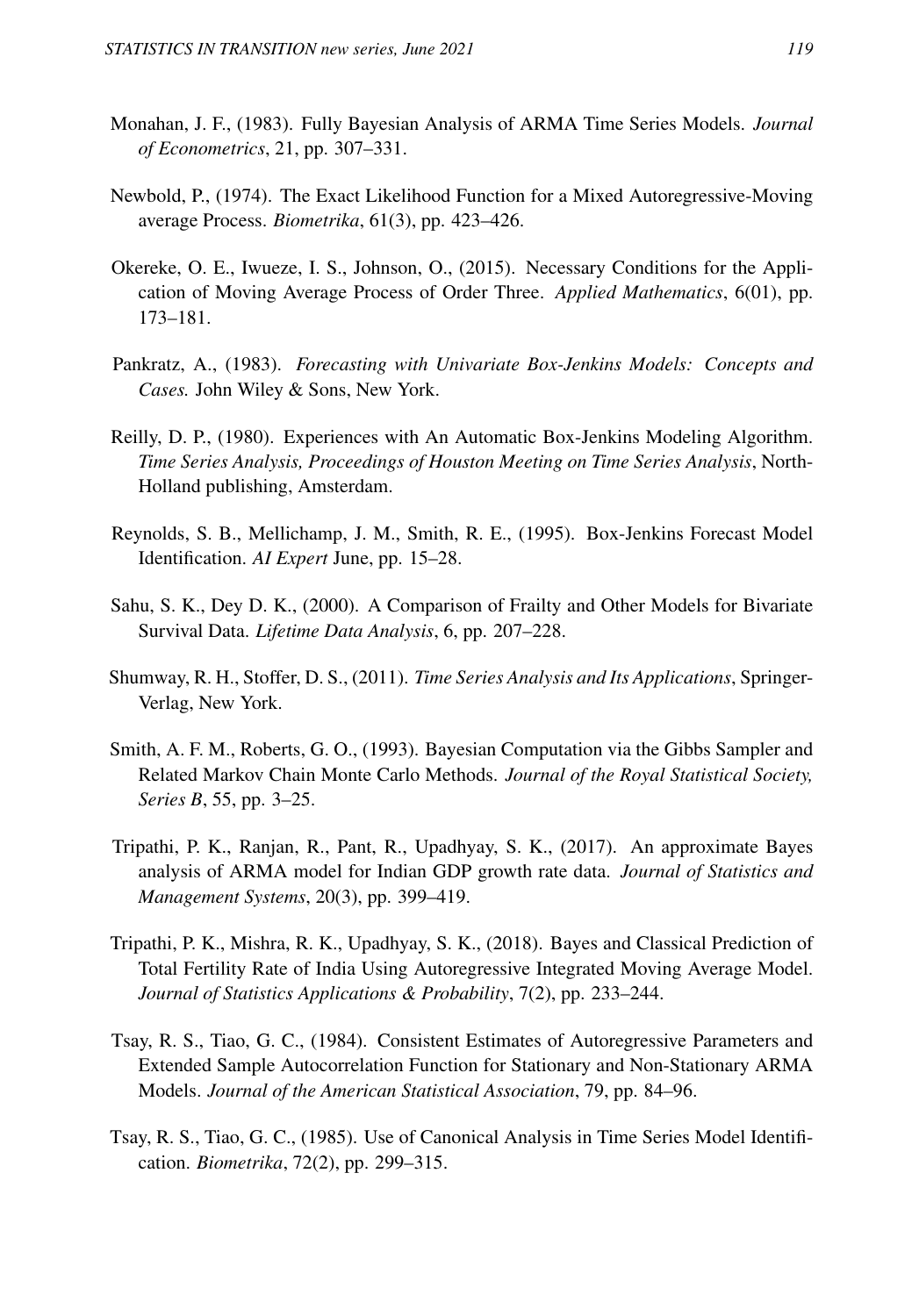- Upadhyay, S. K., Gupta, A., Dey, D. K., (2012). Bayesian Modeling of Bathtub Shaped Hazard Rate Using Various Weibull Extensions and Related Issues of Model Selection. *Sankhya, Series B*, 74, pp. 15–43.
- Upadhyay, S. K., Mukherjee, B., (2008). Assessing the Value of the Threshold Parameter in the Weibull Distribution Using Bayes Paradigm. *IEEE Transactions on Reliability*, 57(3), pp. 489–497.
- Upadhyay, S. K., Peshwani, M., (2003). Choice Between Weibull and Lognormal Models: A Simulation Based Bayesian Study. *Communications in Statistics, Theory and Methods*, 32, pp. 381–405.
- Upadhyay, S. K., Smith, A. F. M., (1994). Modelling Complexities in Reliability and the Role of Simulation in Bayesian Computation. *International Journal of Continuing Engineering Education*, 4, pp. 93–104.
- Upadhyay, S. K., Vasishta, N., Smith, A .F. M., (2001). Bayes Inference in Life Testing and Reliability via Markov Chain Monte Carlo Simulation. *Sankhya, Series A*, 63, pp. 15–40.
- Zellner, A., (1971). *An Introduction to Bayesian Inference in Econometrics.* John Wiley & Sons, New York.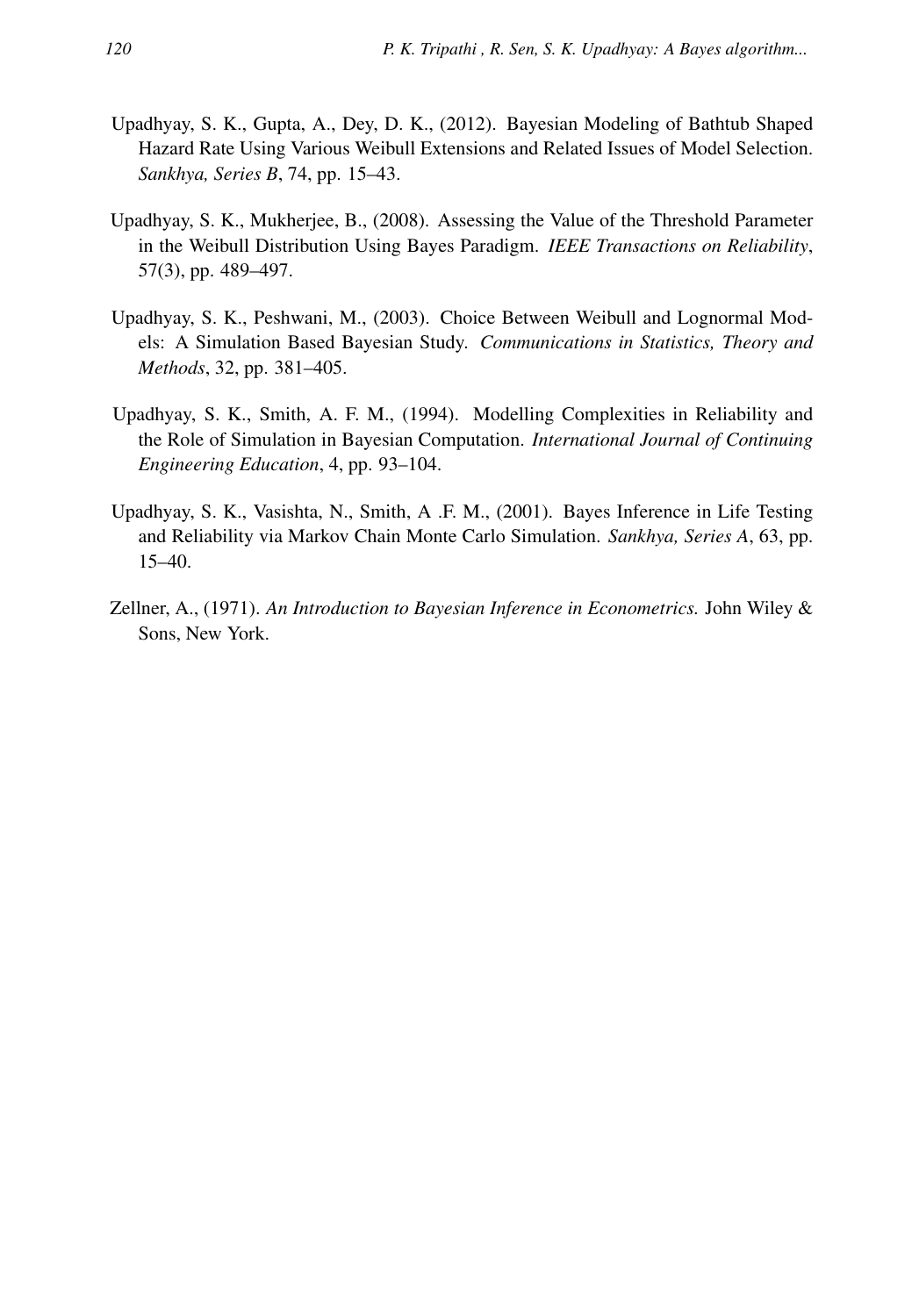# Appendix

| $\vert$ 2.33 2.84 6.09 4.25 2.56 5.69 -1.21 7.59 2.19                                             |  |  |  |  |
|---------------------------------------------------------------------------------------------------|--|--|--|--|
| $\begin{array}{cccccc} 7.08 & 3.10 & 2.12 & 5.06 & 7.58 & -3.65 & 1.02 & 8.14 & 2.61 \end{array}$ |  |  |  |  |
| $\begin{array}{cccccc} 6.52 & 5.01 & 1.01 & -0.32 & 4.55 & 1.16 & 9.00 & 1.25 & 7.47 \end{array}$ |  |  |  |  |
| $\begin{array}{cccccc} 5.5 & -5.2 & 7.17 & 5.63 & 2.92 & 7.85 & 3.96 & 4.16 & 4.31 \end{array}$   |  |  |  |  |
| $\vert$ 3.53 10.16 6.13 5.29 1.43 5.36 5.68 6.39 7.29                                             |  |  |  |  |
| $\begin{array}{cccccc} 7.97 & 4.30 & 6.68 & 8.00 & 4.15 & 5.39 & 3.88 & 7.97 & 7.05 \end{array}$  |  |  |  |  |
|                                                                                                   |  |  |  |  |

Table 5. GDP growth rate of India at constant prices for the period 1951-52 to 2013-14 (from left to right)

### Likelihood for ARMA(*p*,*q*) model:

Let us consider the likelihood of ARMA(*p*,*q*) model as given in (9) and let  $Y_p = (y_1, y_2, ..., y_p)_{p \times 1}^t$ be the vector of first  $p$  observations in the sample of size  $T$ . Then  $Y_p$  follows a  $p$ -variate normal distribution with mean vector  $\mu_p = (\mu, \mu, ..., \mu)_{p \times 1}'$  of dimension  $p \times 1$  and variancecovariance matrix  $\Sigma_p$  of dimension  $p \times p$ . It may be noted that  $\mu = \theta_0/(1 - \phi_1 - \phi_2 - ... - \phi_p)$ and the elements of  $\Sigma_p$  can be obtained by solving the Yule-Walker equations of autocorrelation in terms of AR parameters (see, for example, Box et al. (2004)). Thus, the joint distribution of  $Y_p$  can be written as

$$
f(y_1, y_2, ..., y_p | \theta_0, \Phi, \Psi) \propto (\sigma^2)^{\frac{-p}{2}} \times |V_{\phi, \Psi}|^{-1/2} \times \exp\left(-\frac{1}{2\sigma^2} (Y_p - \mu_p)' V_{\phi, \Psi}^{-1} (Y_p - \mu_p)\right), \quad (36)
$$

where  $V_{\phi,\psi}$  is a  $p \times p$  matrix involving terms of  $\phi$ 's and  $\psi$ 's and it may be determined by using the relationship  $\Sigma_p = \sigma^2 V_{\phi, \psi}$ .

The second term on the right-hand side of (9) is the product of conditional densities of  $y_t$ with conditioning variates  $(y_{t-1}, y_{t-2},..., y_{t-p})$ ,  $t = (p+1),...,T$ . This conditional density can be shown to follow  $N((\theta_0 + \sum^p$  $\sum_{i=1}^{p} \phi_i y_{t-i} + \sum_{j=1}^{q}$  $\sum_{j=1}^{7} \psi_j \varepsilon_{t-j}$ ,  $\sigma^2$ ) and the same can be written as,

$$
f(y_t|y_{t-1}, y_{t-2}, \dots, y_{t-p}; \theta_0, \Phi, \Psi) \propto \left(\frac{1}{\sigma^2}\right) \times \exp\left(-\frac{1}{2\sigma^2}(y_t - \theta_0 - \sum_{i=1}^p \phi_i y_{t-i} - \sum_{j=1}^q \psi_j \varepsilon_{t-j})^2\right).
$$
 (37)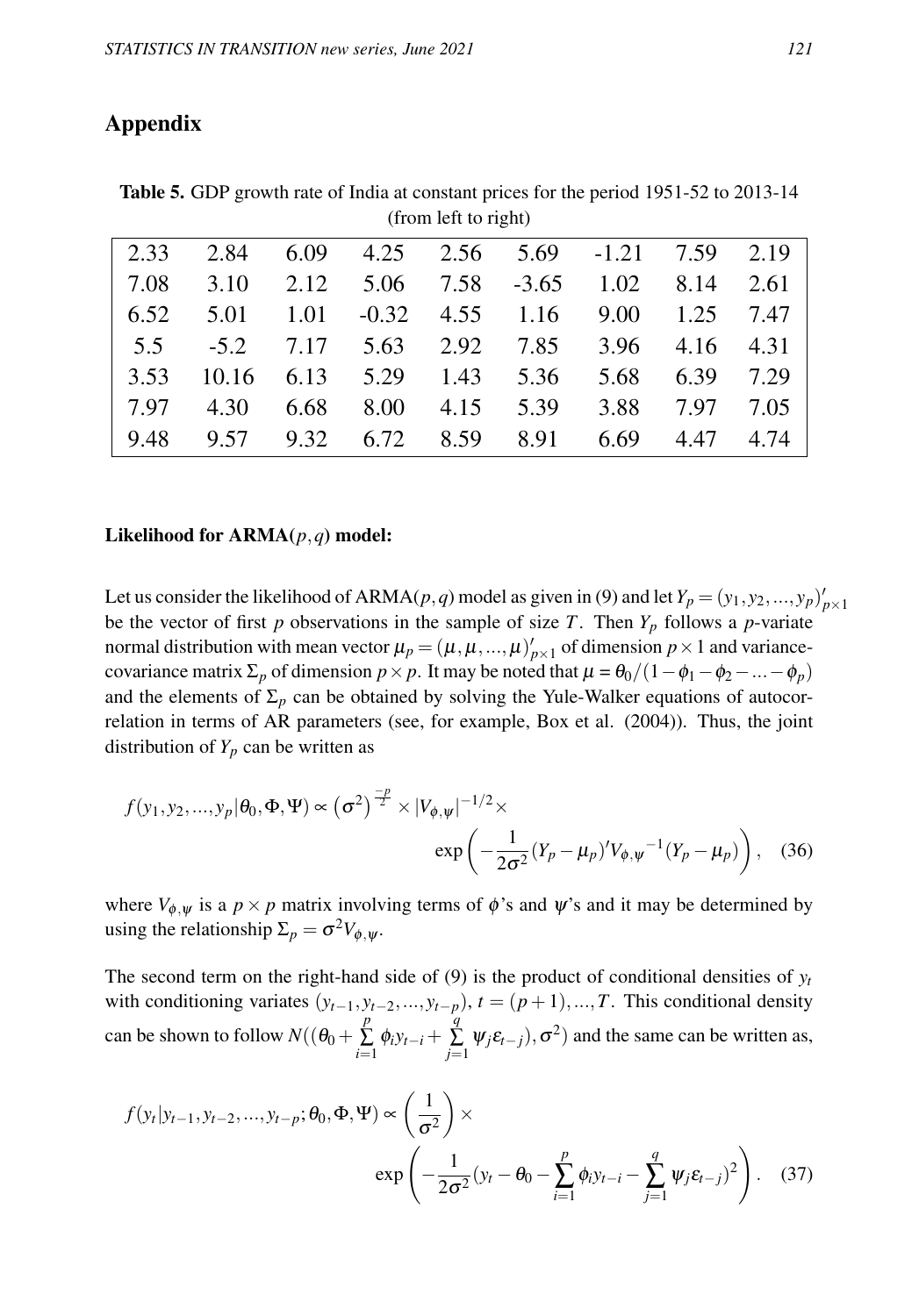Obviously, the conditional likelihood function (the second term in the right-hand side of (9)) reduces to,

$$
f_c \propto \left(\frac{1}{\sigma^2}\right)^{(T-p)/2} \times \exp\left(-\frac{1}{2\sigma^2} \sum_{t=p+1}^T (y_t - \theta_0 - \sum_{i=1}^p \phi_i y_{t-i} - \sum_{j=1}^q \psi_j \varepsilon_{t-j})^2\right).
$$
 (38)

Now, combining (9) and (38), the likelihood for ARMA(*p*,*q*) model in (9) can be written as in (10).

The  $ARMA(p,q)$  model is generally difficult to implement in practice due to the fact that stationarity and invertibility conditions are not easily encountered for higher values of *p* and *q* beyond, say, 2 in each case. This is perhaps the reason that we restrict to  $p + q \le 2$  in our present study. Moreover, for  $ARMA(1,1)$  model, the things are comparatively easier. In this case, we have  $Y_1 = y_1 \sim N(\mu_1, \Sigma_1)$ , where  $\mu_1 = \frac{\theta_0}{1 - \phi_1}$  and  $\Sigma_1 = \frac{\sigma^2(1 + \psi_1^2 + 2\psi_1\phi_1)}{1 - \phi_1^2}$  $\frac{\varphi_1 + 2\varphi_1 \varphi_1}{1 - \varphi_1^2}$ .

#### Exact likelihood for AR(*p*) model:

The AR(p) model corresponds to  $ARMA(p, 0)$  and, therefore, the corresponding likelihood function can be obtained by putting zero in the place of MA component *q* in the likelihood (10) and the same can be written as in (11).

Moreover, as mentioned earlier for ARMA process, the AR(*p*) process is also not easy to implement in practice for values of *p* beyond 2. For AR(1) model, we have  $Y_1 = y_1$  $\sim N(\mu_1, \Sigma_1)$  where  $\mu_1 = \frac{\theta_0}{1-\phi_1}$  and  $\Sigma_1 = \frac{\sigma^2}{1-\phi_1}$  $\frac{\sigma^2}{1-\phi_1^2}$  and for AR(2) model, we have  $Y_2 = (y_1, y_2)' \sim$ *N*( $\mu_2$ , Σ<sub>2</sub>) with  $\mu = \frac{\theta_0}{1 - \phi_1 - \phi_2}$  and

$$
\Sigma_2 = \begin{bmatrix} \Sigma_{11} & \Sigma_{12} \\ \Sigma_{21} & \Sigma_{22} \end{bmatrix},
$$

where  $\Sigma_{11} = \Sigma_{22} = \frac{\sigma^2(\phi_2 - 1)}{(\phi_2 - 1)(1 - \phi^2 - \phi^2)}$  $\frac{\sigma^2(\phi_2-1)}{(\phi_2-1)(1-\phi_1^2-\phi_2^2)+2\phi_1^2\phi_2}$  and  $\Sigma_{12} = \Sigma_{21} = \frac{-\sigma^2\phi_1}{(\phi_2-1)(1-\phi_1^2-\phi_2^2)}$  $\frac{-\mathbf{o}^2 \phi_1}{(\phi_2 - 1)(1 - \phi_1^2 - \phi_2^2) + 2\phi_1^2 \phi_2}.$ 

#### Exact likelihood for MA(*q*) model:

The  $MA(q)$  model corresponds to  $ARMA(0, q)$  and, therefore,  $MA(q)$  process can be easily written from (1) as

$$
y_t = \theta_0 + \sum_{j=1}^q \psi_j \varepsilon_{t-j} + \varepsilon_t.
$$
 (39)